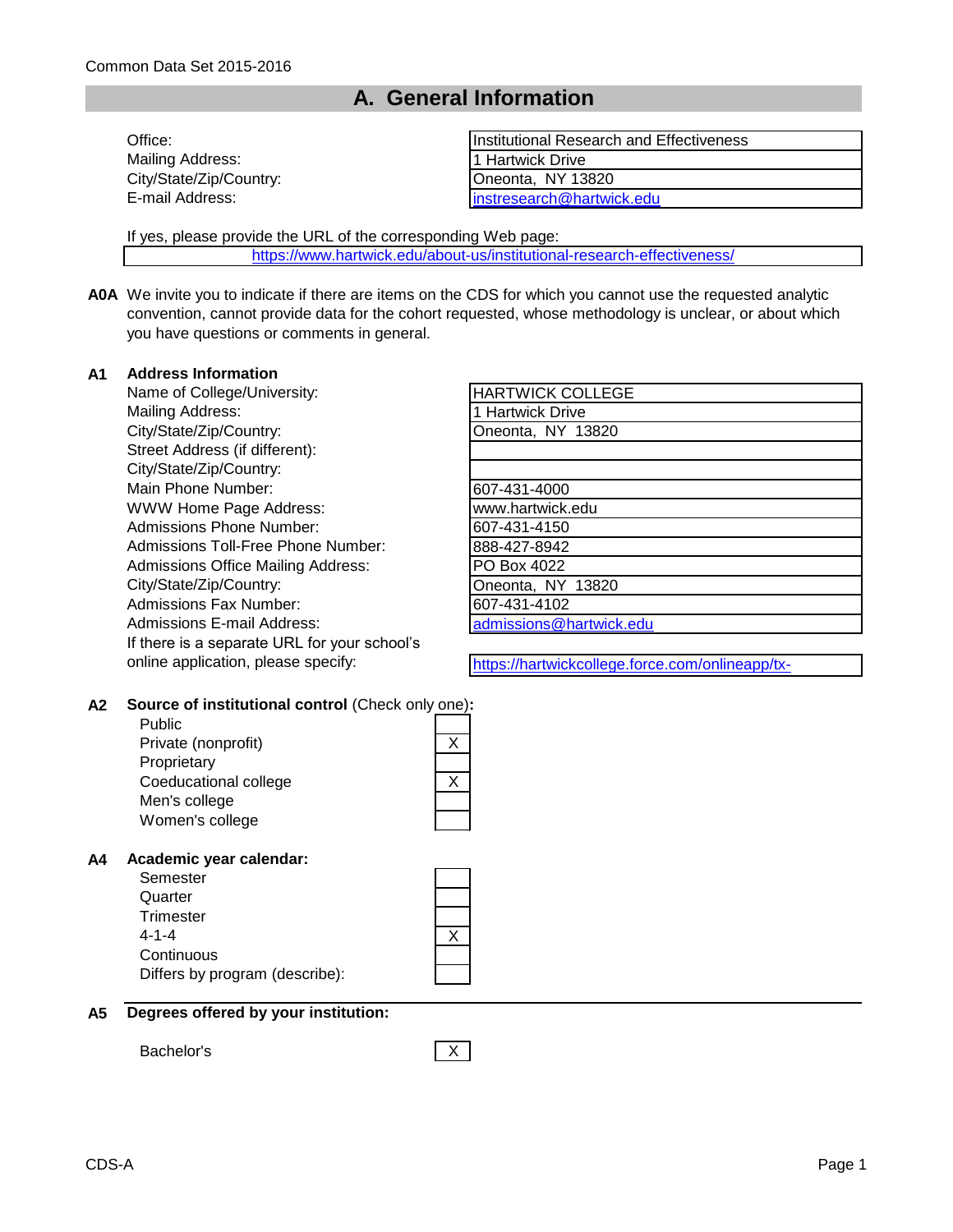# **B. ENROLLMENT AND PERSISTENCE**

#### **B1 Institutional Enrollment - Men and Women Provide numbers of students for each of the following categories as of the institution's official fall reporting date or as of October 15, 2015.**

|                                   |     | <b>FULL-TIME</b> | <b>PART-TIME</b> |       |
|-----------------------------------|-----|------------------|------------------|-------|
|                                   | Men | Women            | Men              | Women |
| <b>Undergraduates</b>             |     |                  |                  |       |
| Degree-seeking, first-time        |     |                  |                  |       |
| freshmen                          | 127 | 165              | 0                | 0     |
| Other first-year, degree-seeking  |     |                  | 12               | 19    |
| All other degree-seeking          | 413 | 647              |                  |       |
| Total degree-seeking              | 540 | 812              | 12               | 19    |
| All other undergraduates enrolled |     |                  |                  |       |
| in credit courses                 |     |                  | 4                | 4     |
| Total undergraduates              | 540 | 813              | 16               | 23    |
| Total all undergraduates          |     |                  |                  | 1,392 |
| <b>GRAND TOTAL ALL STUDENTS</b>   |     |                  |                  | 1,392 |

**B2**

### **Enrollment by Racial/Ethnic Category. Provide numbers of undergraduate students for each of the following categories as of the institution's official fall reporting date or as of October 15, 2015.**

| <b>B2</b>      |                                                 | Degree-Seeking<br>First-Time<br><b>First Year</b> | Degree-Seeking<br>Undergraduates<br>(include first-time<br>first-year) | Total<br>Undergraduates (both<br>degree- and non-<br>degree-seeking) |
|----------------|-------------------------------------------------|---------------------------------------------------|------------------------------------------------------------------------|----------------------------------------------------------------------|
| <b>B2</b>      | Nonresident aliens                              | 6                                                 | 42                                                                     | 42                                                                   |
| B <sub>2</sub> | Hispanic/Latino                                 | 16                                                | 95                                                                     | 95                                                                   |
| <b>B2</b>      | Black or African American, non-Hispanic         | 34                                                | 122                                                                    | 124                                                                  |
| <b>B2</b>      | White, non-Hispanic                             | 190                                               | 910                                                                    | 925                                                                  |
| <b>B2</b>      | American Indian or Alaska Native, non-Hispanic  |                                                   | 4                                                                      | 5                                                                    |
| <b>B2</b>      | Asian, non-Hispanic                             | 8                                                 | 27                                                                     | 27                                                                   |
| <b>B2</b>      | Native Hawaiian or other Pacific Islander, non- |                                                   |                                                                        |                                                                      |
|                | Hispanic                                        |                                                   |                                                                        |                                                                      |
| <b>B2</b>      | Two or more races, non-Hispanic                 | 0                                                 | $\Omega$                                                               | 0                                                                    |
| <b>B2</b>      | Race and/or ethnicity unknown                   | 36                                                | 151                                                                    | 173                                                                  |
| <b>B2</b>      | TOTAL                                           | 292                                               | 1,352                                                                  | 1,392                                                                |

### **Persistence**

**B3 Number of degrees awarded from July 1, 2014 to June 30, 2015**

| --        |                             |  |
|-----------|-----------------------------|--|
| <b>B3</b> | Certificate/diploma         |  |
| <b>B3</b> | Associate degrees           |  |
| <b>B3</b> | Bachelor's degrees          |  |
| <b>B3</b> | Postbachelor's certificates |  |

**B3** Master's degrees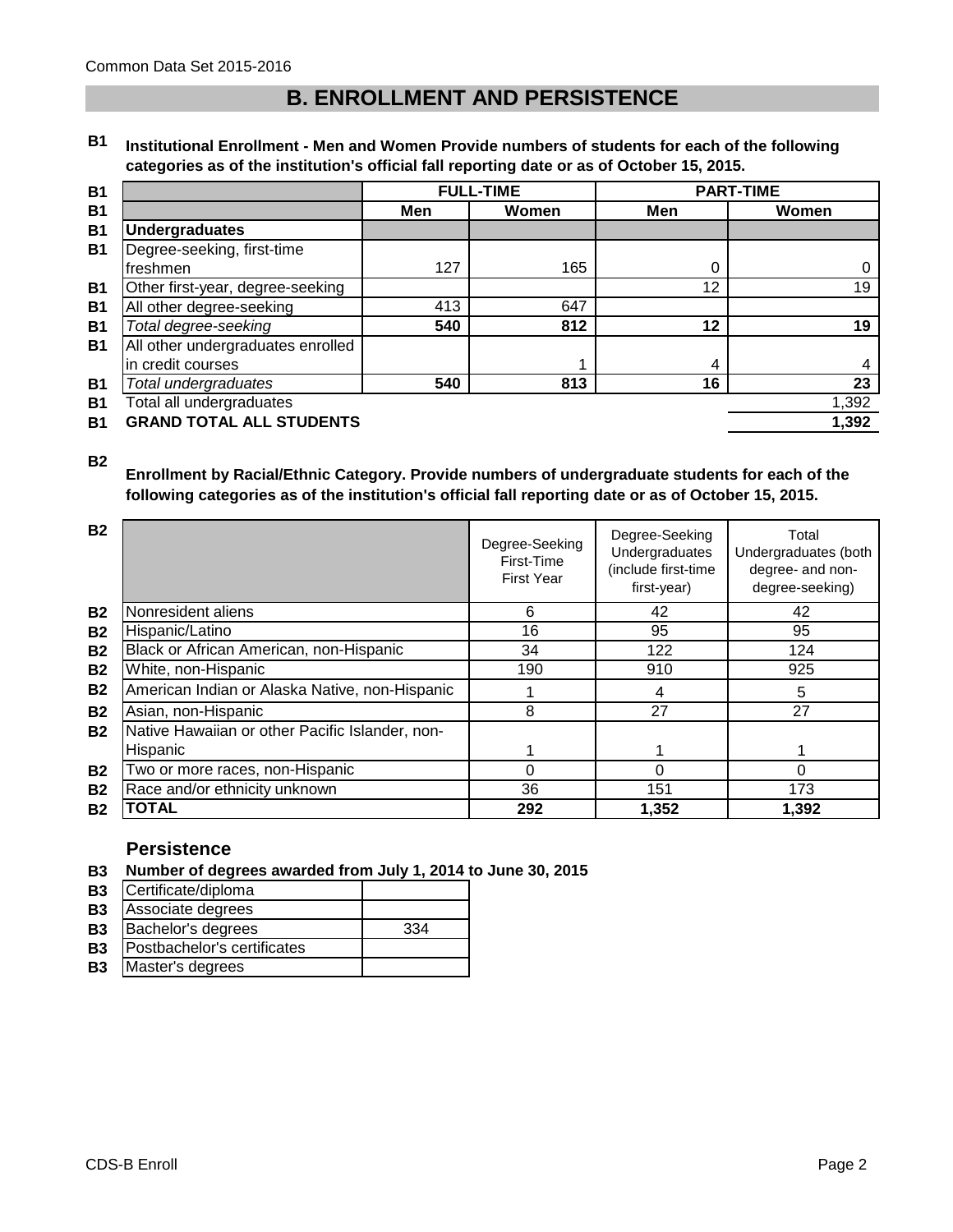# **Graduation Rates**

## *Fall 2009 Cohort*

Report for the cohort of full-time first-time bachelor's (or equivalent) degree-seeking undergraduate students who entered in Fall 2009.

| <b>B4</b>  | Initial 2009 cohort of first-time, full-time bachelor's (or equivalent) degree-seeking<br>undergraduate students; total all students:                                                                                 | 402   |
|------------|-----------------------------------------------------------------------------------------------------------------------------------------------------------------------------------------------------------------------|-------|
| <b>B5</b>  | Of the initial 2009 cohort, how many did not persist and did not graduate for the<br>following reasons: death, permanent disability, service in the armed forces, foreign aid<br>service, or official church missions |       |
| <b>B6</b>  | Final 2009 cohort, after adjusting for allowable exclusions: (subtract question B5 from<br>question B4)                                                                                                               | 402   |
| <b>B7</b>  | Of the initial 2009 cohort, how many completed the program in four years or less (by<br>August 31, 2013):                                                                                                             | 203   |
| <b>B8</b>  | Of the initial 2009 cohort, how many completed the program in more than four years<br>but in five years or less (after August 31, 2013 and by August 31, 2014):                                                       | 15    |
| <b>B9</b>  | Of the initial 2009 cohort, how many completed the program in more than five years but<br>in six years or less (after August 31, 2014 and by August 31, 2015):                                                        | 6     |
| <b>B10</b> | Total graduating within six years (sum of questions B7, B8, and B9):                                                                                                                                                  | 224   |
| <b>B11</b> | Six-year graduation rate for 2009 cohort (question B10 divided by question B6):                                                                                                                                       | 55.7% |

### *Fall 2008 Cohort*

Report for the cohort of full-time first-time bachelor's (or equivalent) degree-seeking undergraduate students who entered in Fall 2008.

| <b>B4</b>  | Initial 2008 cohort of first-time, full-time bachelor's (or equivalent) degree-seeking<br>undergraduate students; total all students:                                                                                 | 444   |
|------------|-----------------------------------------------------------------------------------------------------------------------------------------------------------------------------------------------------------------------|-------|
| <b>B5</b>  | Of the initial 2008 cohort, how many did not persist and did not graduate for the<br>following reasons: death, permanent disability, service in the armed forces, foreign aid<br>service, or official church missions |       |
| <b>B6</b>  | Final 2008 cohort, after adjusting for allowable exclusions: (subtract question B5 from<br>question B4)                                                                                                               | 444   |
| <b>B7</b>  | Of the initial 2008 cohort, how many completed the program in four years or less                                                                                                                                      | 228   |
| <b>B8</b>  | Of the initial 2008 cohort, how many completed the program in more than four years                                                                                                                                    |       |
|            | but in five years or less                                                                                                                                                                                             | 29    |
| <b>B9</b>  | Of the initial 2008 cohort, how many completed the program in more than five years but                                                                                                                                |       |
|            | in six years or less                                                                                                                                                                                                  | 6     |
| <b>B10</b> | Total graduating within six years (sum of questions B7, B8, and B9):                                                                                                                                                  | 263   |
|            | B11 Six-year graduation rate for 2008 cohort (question B10 divided by question B6):                                                                                                                                   | 59.2% |

### **Retention Rates**

Report for the cohort of all full-time, first-time bachelor's degree-seeking undergraduate students who entered in Fall 2014

| <b>B22</b> For the, what percentage was enrolled at your institution as of the date your institution |       |
|------------------------------------------------------------------------------------------------------|-------|
| calculates its official enrollment in Fall 2015?                                                     | 74.2% |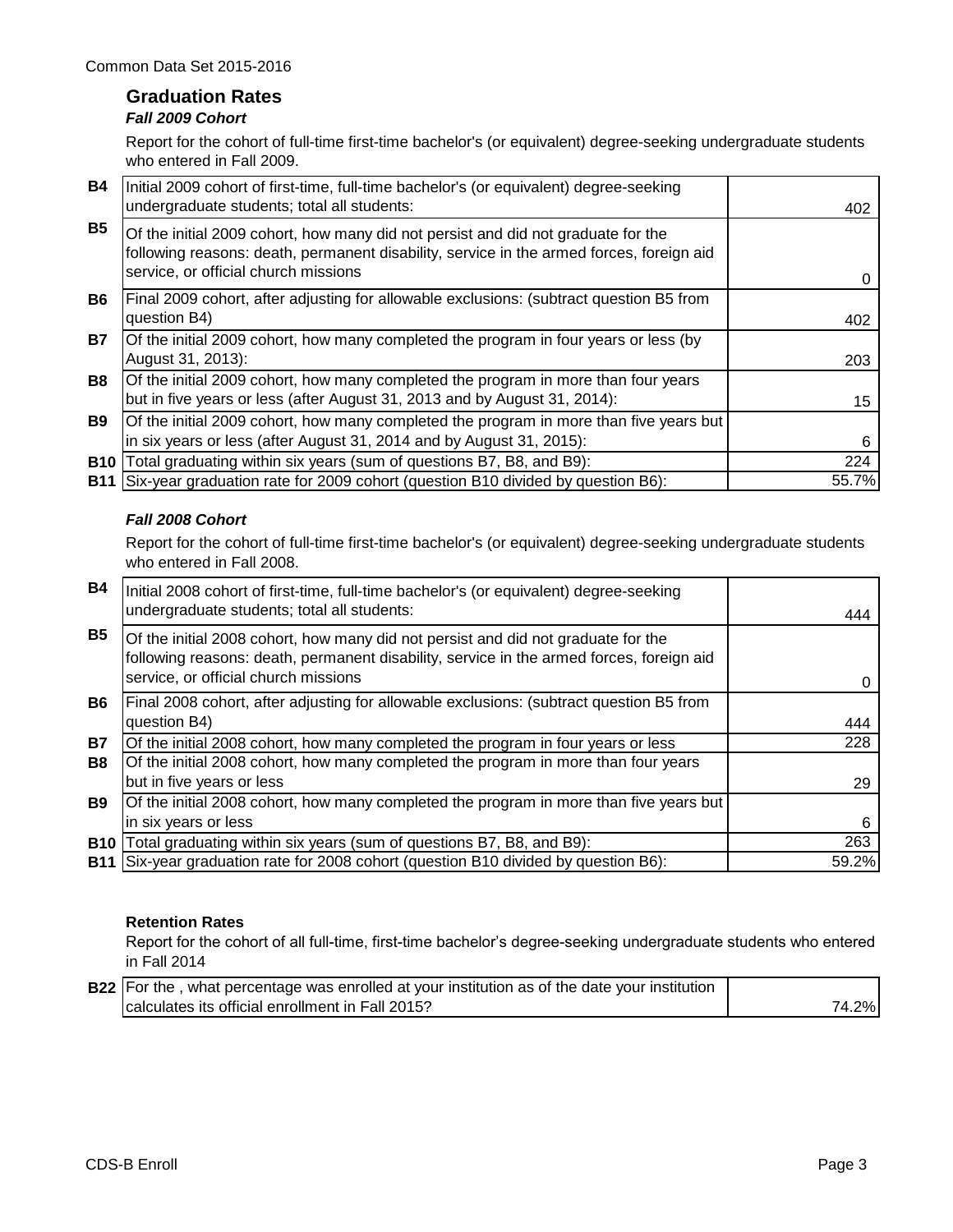# **C. FIRST-TIME, FIRST-YEAR (FRESHMAN) ADMISSION**

### **Applications**

**C1 First-time, first-year, (freshmen) students: Provide the number of degree-seeking, first-time, first-year students who applied, were admitted, and enrolled (full- or part-time) in Fall 2015. Include early decision, early action, and students who began studies during summer in this cohort. Applicants should include only those students who fulfilled the requirements for consideration for admission (i.e., who completed actionable applications) and who have been notified of one of the following actions: admission, nonadmission, placement on waiting list, or application withdrawn (by applicant or institution). Admitted applicants should include wait-listed students who were subsequently** 

| C <sub>1</sub> | Total first-time, first-year (freshman) men who applied               | 1052 |  |
|----------------|-----------------------------------------------------------------------|------|--|
| C <sub>1</sub> | Total first-time, first-year (freshman) women who applied             | 1640 |  |
|                |                                                                       |      |  |
| C <sub>1</sub> | Total first-time, first-year (freshman) men who were admitted         | 857  |  |
| C1             | Total first-time, first-year (freshman) women who were admitted       | 1317 |  |
|                |                                                                       |      |  |
| C <sub>1</sub> | Total full-time, first-time, first-year (freshman) men who enrolled   | 129  |  |
| C1             | Total part-time, first-time, first-year (freshman) men who enrolled   | 0    |  |
|                |                                                                       |      |  |
| C <sub>1</sub> | Total full-time, first-time, first-year (freshman) women who enrolled | 168  |  |
| C <sub>1</sub> | Total part-time, first-time, first-year (freshman) women who enrolled |      |  |
|                |                                                                       |      |  |
| C <sub>1</sub> | Total full-time, first-time, first-year men who enrolled at CENSUS    | 127  |  |
| C <sub>1</sub> | Fotal part-time, first-time, first-year women who enrolled at CENSUS  | 165  |  |

#### **C2 Freshman wait-listed students (students who met admission requirements but whose final admission was contingent on space availability)**

|                |                                                                     | Yes | No |
|----------------|---------------------------------------------------------------------|-----|----|
| C <sub>2</sub> | Do you have a policy of placing students on a waiting list?         |     |    |
| C <sub>2</sub> | If yes, please answer the questions below for Fall 2015 admissions: |     |    |
| C <sub>2</sub> | Number of qualified applicants offered a place on waiting list      |     |    |
| C <sub>2</sub> | Number accepting a place on the waiting list                        |     |    |
| C <sub>2</sub> | Number of wait-listed students admitted                             |     |    |
| C <sub>2</sub> | Is your waiting list ranked?                                        | NO. |    |
| C <sub>2</sub> | If yes, do you release that information to students?                |     |    |
| C <sub>2</sub> | Do you release that information to school counselors?               |     |    |
|                |                                                                     |     |    |

### **Admission Requirements**

### **C3 High school completion requirement**

| C <sub>3</sub> | High school diploma is required and GED is accepted        |  |
|----------------|------------------------------------------------------------|--|
| C <sub>3</sub> | High school diploma is required and GED is not<br>accepted |  |
| C <sub>3</sub> | High school diploma or equivalent is not required          |  |

#### **C4 Does your institution require or recommend a general college-**

| C <sub>4</sub> | <b>IRequire</b>               |  |
|----------------|-------------------------------|--|
| C <sub>4</sub> | Recommend                     |  |
| C <sub>4</sub> | Neither require nor recommend |  |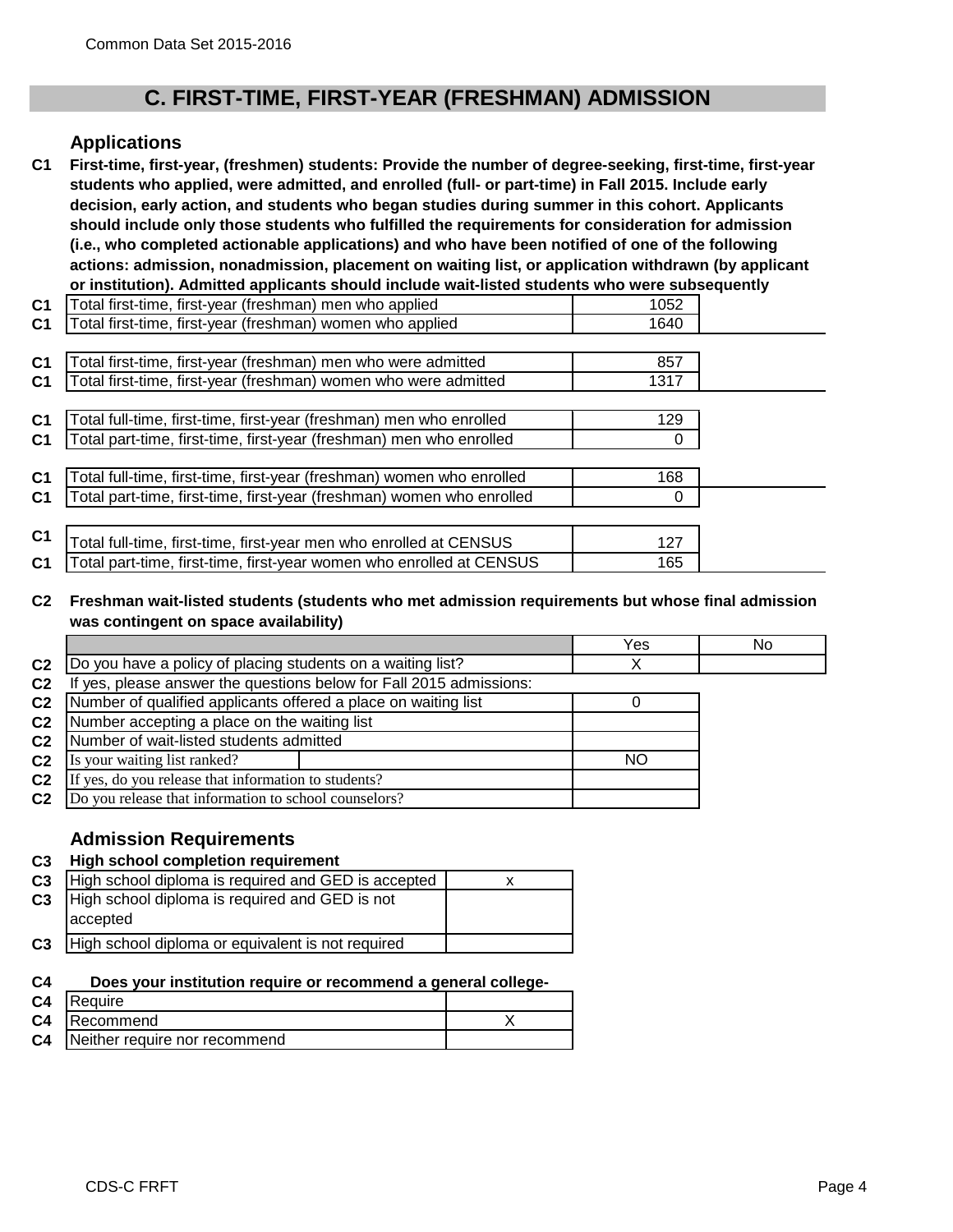#### **C5 Distribution of high school units required and/or recommended**

| C <sub>5</sub> |                               | <b>Units</b>    | <b>Units</b>   |
|----------------|-------------------------------|-----------------|----------------|
|                |                               | <b>Required</b> | Recommended    |
| C <sub>5</sub> | Total academic units          |                 | 19             |
| C <sub>5</sub> | English                       |                 | 4              |
| C <sub>5</sub> | <b>Mathematics</b>            |                 | 3              |
| C <sub>5</sub> | Science                       |                 | 3              |
| C <sub>5</sub> | Of these, units that must be  |                 | 2              |
|                | lab                           |                 |                |
| C <sub>5</sub> | Foreign language              |                 | 3              |
| C <sub>5</sub> | Social studies                |                 | $\overline{2}$ |
| C <sub>5</sub> | History                       |                 | 2              |
| C <sub>5</sub> | Academic electives            |                 |                |
| C <sub>5</sub> | <b>Computer Science</b>       |                 |                |
| C <sub>5</sub> | <b>Visual/Performing Arts</b> |                 |                |

# **Basis for Selection**

| C6             | Do you have an open admission policy?                             |    |
|----------------|-------------------------------------------------------------------|----|
| C6             | Open admission policy as described above for all students         | NΟ |
| C <sub>6</sub> | Open admission policy as described above for most students, but-- |    |
| C <sub>6</sub> | selective admission for out-of-state students                     |    |
| C <sub>6</sub> | selective admission to some programs                              |    |

#### **C7 Relative importance of each of the following academic and nonacademic factors in first-time, firstyear, degree-seeking (freshman) admission decisions.**

| C7                                        | <b>Very Important</b> | Important | <b>Considered</b> | <b>Not Considered</b>   |
|-------------------------------------------|-----------------------|-----------|-------------------|-------------------------|
| C7<br><b>Academic</b>                     |                       |           |                   |                         |
| Rigor of secondary school<br>C7<br>record | X                     |           |                   |                         |
| C7<br>Class rank                          |                       |           | X                 |                         |
| Academic GPA                              | X                     |           |                   |                         |
| Standardized test scores                  |                       |           | X                 |                         |
| <b>Application Essay</b>                  |                       |           | X                 |                         |
| Recommendation(s)                         |                       |           | X                 |                         |
| Nonacademic                               |                       |           |                   |                         |
| Interview                                 |                       |           | X                 |                         |
| <b>Extracurricular activities</b>         |                       | X         |                   |                         |
| Talent/ability                            |                       |           | X                 |                         |
| Character/personal qualities              |                       | X         |                   |                         |
| First generation                          |                       |           |                   | X                       |
| Alumni/ae relation                        |                       | X         |                   |                         |
| Geographical residence                    |                       |           |                   | X                       |
| State residency                           |                       |           |                   | $\overline{\mathsf{x}}$ |
| Religious<br>affiliation/commitment       |                       |           |                   | X                       |
| Racial/ethnic status                      |                       |           |                   | X                       |
| Volunteer work                            |                       | X         |                   |                         |
| Work experience                           |                       | X         |                   |                         |
| Level of applicant's interest             |                       |           | X                 |                         |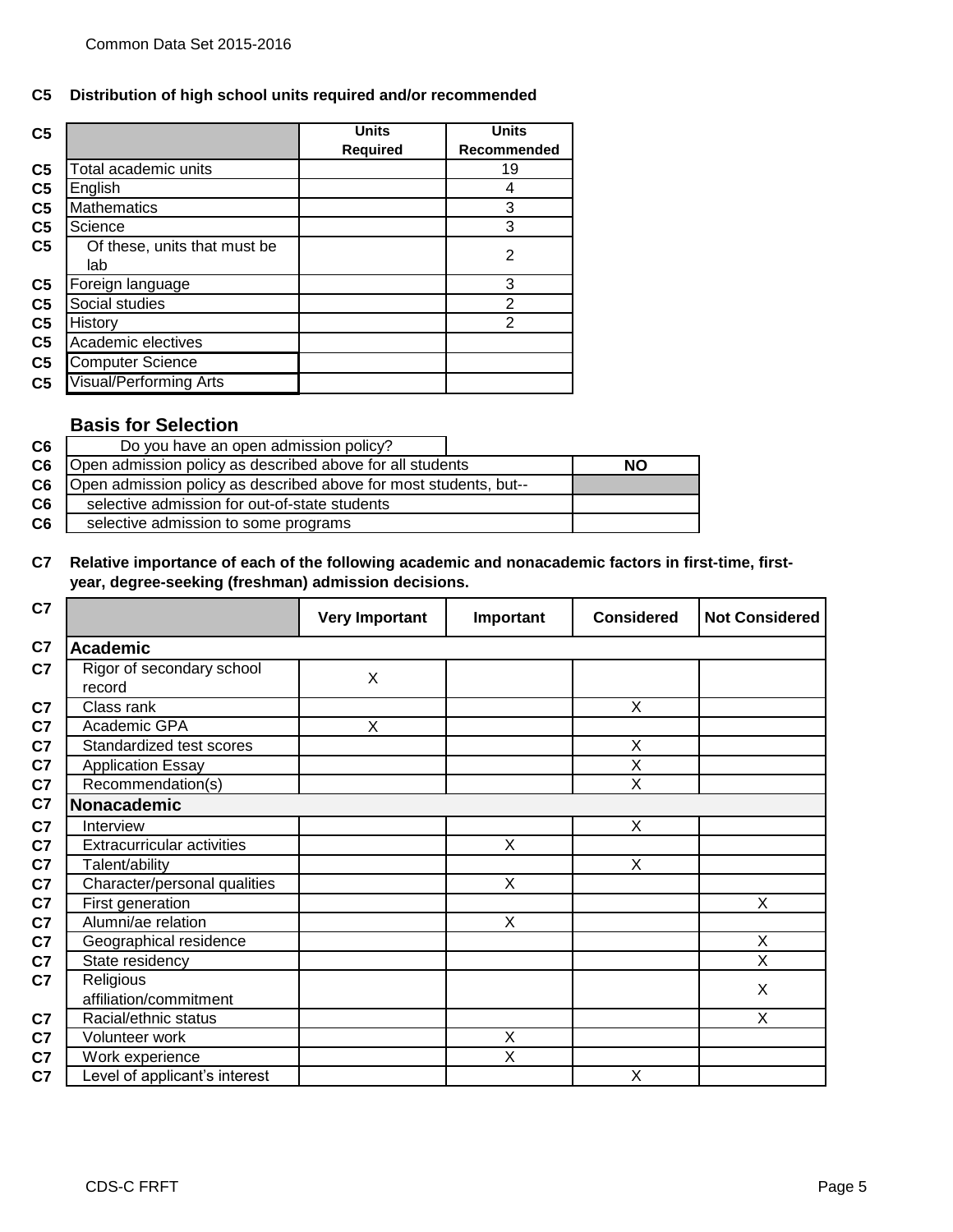# **SAT and ACT Policies**

#### **C8 Entrance exams**  Yes I No **C8A** Does your institution make use of SAT, ACT, or SAT Subject Test  $\chi$ **C8A** If yes, place check marks in the scores in admission decisions for first-time, first-year, degree-seeking

|     | <b>COA</b> II yes, place crieck marks in the |                  |           |                         |                                        |                           |
|-----|----------------------------------------------|------------------|-----------|-------------------------|----------------------------------------|---------------------------|
| C8A |                                              | <b>ADMISSION</b> |           |                         |                                        |                           |
| C8A |                                              | Require          | Recommend | <b>Require for Some</b> | <b>Consider if</b><br><b>Submitted</b> | <b>Not</b><br><b>Used</b> |
|     | C8A SAT or ACT                               |                  |           | Χ                       |                                        |                           |
|     | C8A ACT only                                 |                  |           |                         |                                        |                           |
|     | C8A SAT only                                 |                  |           |                         |                                        |                           |
|     | <b>C8A SAT and SAT Subject Tests or</b>      |                  |           |                         |                                        | X                         |
|     | <b>ACT</b>                                   |                  |           |                         |                                        |                           |
|     | C8A SAT Subject Tests only                   |                  |           |                         |                                        | X                         |

**C8B** If your institution will make use of the ACT in admission decisions for first-time, first-year, degree-seeking applicants for Fall 2017, please indicate which ONE of the following applies:

**C8B** ACT with writing required

**C8B** ACT with writing recommended

**C8B** ACT with or without writing accepted **ACT ACT ACT X** 

| C8B If your institution will make use of the SAT in admission decisions for first-time, first-year, degree-seeking |
|--------------------------------------------------------------------------------------------------------------------|
| for Fall 2017 please indicate which ONE of the following applies                                                   |

**C8B** SAT with Essay component required

**C8B** SAT with Essay component recommended

**C8B** SAT with or without Essay component accepted **EXA CONFERGATE:** THE RESEARCH

**C8C** Please indicate how your institution will use the SAT or ACT writing component

|                                                         | <b>SAT</b> essay | <b>ACT</b> essay |
|---------------------------------------------------------|------------------|------------------|
| <b>C8C</b> For admission                                |                  |                  |
| <b>C8C</b> For placement                                |                  |                  |
| <b>C8C</b> For advising                                 |                  |                  |
| <b>C8C</b> In place of an application essay             |                  |                  |
| <b>C8C</b> As a validity check on the application essay |                  |                  |
| <b>C8C</b> No college policy as of now                  |                  |                  |
| <b>C8C</b> Not using essay component                    |                  |                  |

**C8E** Latest date by which SAT or ACT scores must be received for fall-term admission May 1, 2016

**C8G** Please indicate which tests your institution uses for placement

|            | $C8G$ SAT                     |  |  |
|------------|-------------------------------|--|--|
|            | C8G ACT                       |  |  |
|            | <b>C8G SAT Subject Tests</b>  |  |  |
| $C8G$ $AP$ |                               |  |  |
|            | $C8G$ CLEP                    |  |  |
|            | <b>C8G</b> Institutional Exam |  |  |
|            | C8G State Exam (specify):     |  |  |
|            |                               |  |  |

|  | $mno, mno$ , your, ac |  |
|--|-----------------------|--|
|  |                       |  |
|  |                       |  |
|  |                       |  |

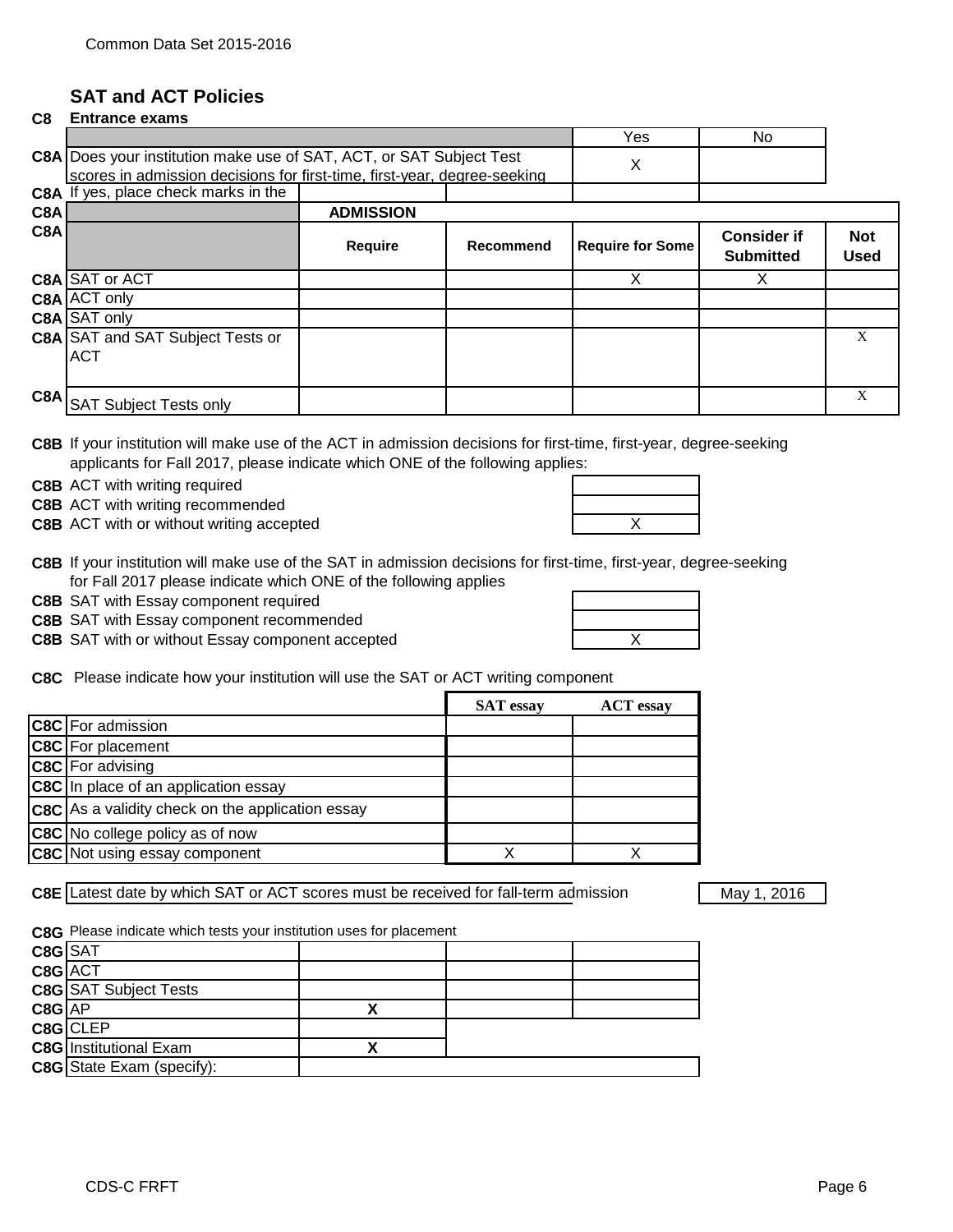## **Freshman Profile**

Provide percentages for ALL enrolled, degree-seeking, full-time and part-time, first-time, first-year (freshman) students enrolled in Fall 2015

### **C9 Percent and number of first-time, first-year (freshman) students enrolled in Fall 2015 who submitted national standardized (SAT/ACT) test scores.**

| C9 | <b>Percent submitting SAT scores</b> | ን1% | Number submitting SAT scores |  |
|----|--------------------------------------|-----|------------------------------|--|
| C9 | Percent submitting ACT scores        | 18% | Number submitting ACT scores |  |
|    |                                      |     |                              |  |

| C <sub>9</sub> |                             | 25th Percentile | 75th Percentile |
|----------------|-----------------------------|-----------------|-----------------|
| C <sub>9</sub> | <b>SAT Critical Reading</b> | 450             | 560             |
| C <sub>9</sub> | <b>SAT Math</b>             | 460             | 550             |
|                | <b>SAT Writing</b>          | 420             | 540             |
|                | <b>SAT Essay</b>            |                 |                 |
| C <sub>9</sub> | <b>ACT Composite</b>        | 21              | 26              |
| C <sub>9</sub> | <b>ACT Math</b>             |                 |                 |
| C <sub>9</sub> | <b>ACT English</b>          |                 |                 |
| C <sub>9</sub> | <b>ACT Writing</b>          |                 |                 |

**C9** Percent of first-time, first-year (freshman) students with scores in each range:

| C9 |                                                                                                                                                     | <b>SAT Critical</b>  |                    |                    |                       |
|----|-----------------------------------------------------------------------------------------------------------------------------------------------------|----------------------|--------------------|--------------------|-----------------------|
|    |                                                                                                                                                     | Reading              | <b>SAT Math</b>    | <b>SAT Writing</b> |                       |
| C9 | 700-800                                                                                                                                             | 0.0%                 | 1.0%               | 0.0%               |                       |
| C9 | 600-699                                                                                                                                             | 15.0%                | 13.0%              | 9.0%               |                       |
| C9 | 500-599                                                                                                                                             | 34.0%                | 45.0%              | 39.0%              |                       |
| C9 | 400-499                                                                                                                                             | 43.0%                | 33.0%              | 42.0%              |                       |
| C9 | 300-399                                                                                                                                             | 8.0%                 | 7.0%               | 9.0%               |                       |
| C9 | 200-299                                                                                                                                             | 0.0%                 | 1.0%               | 1.0%               |                       |
|    | Totals should = 100%                                                                                                                                | 100.0%               | 100.0%             | 100.0%             |                       |
| C9 |                                                                                                                                                     | <b>ACT Composite</b> | <b>ACT English</b> | <b>ACT Math</b>    |                       |
| C9 | 30-36                                                                                                                                               | 6.0%                 |                    |                    |                       |
| C9 | 24-29                                                                                                                                               | 41.0%                |                    |                    |                       |
| C9 | 18-23                                                                                                                                               | 44.0%                |                    |                    |                       |
| C9 | $12 - 17$                                                                                                                                           | 9.0%                 |                    |                    |                       |
| C9 | $6 - 11$                                                                                                                                            | 0.0%                 |                    |                    |                       |
| C9 | Below 6                                                                                                                                             | 0.0%                 |                    |                    |                       |
|    | Totals should = $100\%$                                                                                                                             | 100.0%               | 0.0%               | 0.0%               |                       |
|    | C10 Percent of all degree-seeking, first-time, first-year (freshman) students who had high school class rank within<br>each of the following ranges |                      |                    |                    |                       |
|    | C10 Percent in top tenth of high school graduating class                                                                                            |                      |                    | 6.0%               |                       |
|    | C10 Percent in top quarter of high                                                                                                                  |                      |                    | 25.0%              |                       |
|    | C10 Percent in top half of high school graduating class                                                                                             |                      |                    | 52.0%              | Top half +            |
|    | C10 Percent in bottom half of high school graduating class                                                                                          |                      |                    | 17.0%              | bottom half = $100\%$ |
|    | C10 Percent in bottom quarter of high school graduating class                                                                                       |                      |                    | 4.0%               |                       |
|    | C10 Percent of total first-time, first-year (freshmen) students who submitted                                                                       |                      |                    |                    |                       |
|    | high school class rank:                                                                                                                             |                      |                    |                    | 69.0%                 |
|    |                                                                                                                                                     |                      |                    |                    |                       |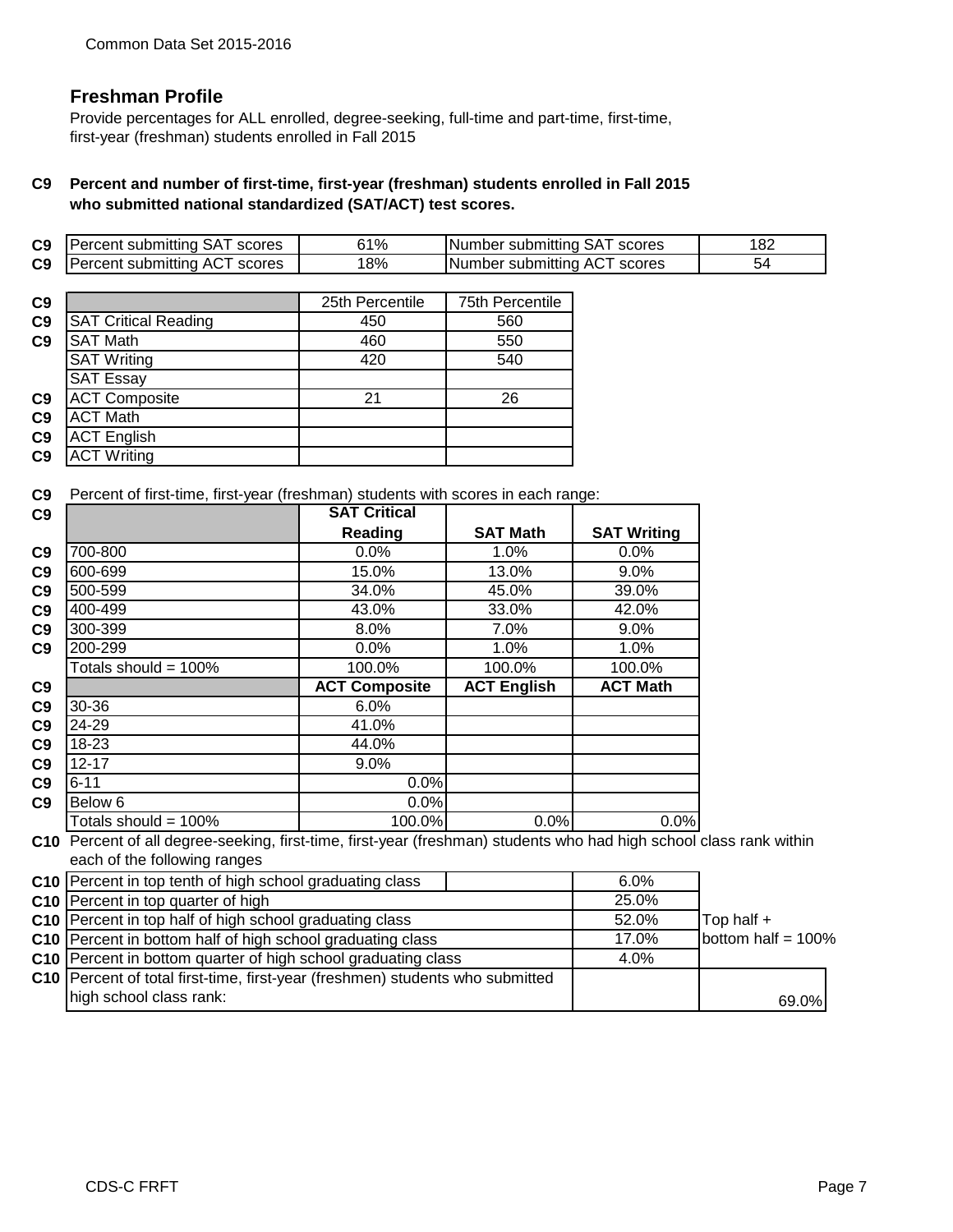**C11** Percentage of all enrolled, degree-seeking, first-time, first-year (freshman) students who had high school grade-point averages within each of the following ranges (using 4.0 scale).

| C11 Percent who had GPA of 3.75 and higher             | 5.0%    |        |
|--------------------------------------------------------|---------|--------|
| C11   Percent who had GPA between 3.50 and 3.74        | 26.0%   |        |
| C11   Percent who had GPA between 3.25 and 3.49        | 25.0%   |        |
| C11   Percent who had GPA between 3.00 and 3.24        | 14.0%   |        |
| <b>C11</b>   Percent who had GPA between 2.50 and 2.99 | 22.0%   |        |
| C11   Percent who had GPA between 2.0 and 2.49         | 7.0%    |        |
| C11   Percent who had GPA between 1.0 and 1.99         | 1.0%    |        |
| C11   Percent who had GPA below 1.0                    | $0.0\%$ |        |
| Totals should = $100\%$                                | 100.0%  |        |
| C12 Average high school GPA of all                     |         | 87.30  |
| C12 Percent of total first-time, first-                |         | 100.0% |

# **Admission Policies**

### **C13 Application Fee**

| C <sub>13</sub> |                                                          | Yes | Nο |
|-----------------|----------------------------------------------------------|-----|----|
|                 | C13   Does your institution have an application fee?     |     |    |
|                 | <b>C13</b> Amount of application fee:                    |     |    |
| C <sub>13</sub> |                                                          | Yes | Nο |
|                 | C13 Can it be waived for applicants with financial need? |     |    |

#### **C14 Application closing date**

| C <sub>14</sub> |                                                               | Yes | No |
|-----------------|---------------------------------------------------------------|-----|----|
|                 | C14   Does your institution have an application closing date? |     |    |
|                 |                                                               |     |    |
|                 | <b>C14</b> Application closing date (fall):                   |     |    |
|                 | C <sub>14</sub> Priority date:                                |     |    |

| C <sub>15</sub> |                                                                           | Yes | No |
|-----------------|---------------------------------------------------------------------------|-----|----|
|                 | C15 Are first-time, first-year students accepted for terms other than the |     |    |
|                 | fall?                                                                     |     |    |

### **C16 Notification to applicants of admission decision sent** *(fill in one only)*

| <b>C16</b> On a rolling basis beginning (date): | Oct. 15 |
|-------------------------------------------------|---------|
|                                                 |         |

**C16** By (date):

**C16** Other:

### **C17 Reply policy for admitted applicants** *(fill in one only)*

- **C17** Must reply by (date):
- **C17** No set date:

**C17** Must reply by May 1 or within \_\_\_\_\_ weeks if notified thereafter  $\qquad 2$  $\mathbf{I}$ 

# **C17** Other:

|                 | <b>C17</b> Deadline for housing deposit (MM/DD): | <b>NONE</b> |
|-----------------|--------------------------------------------------|-------------|
|                 | C17 Amount of housing deposit:                   | <b>NONE</b> |
|                 | C17   Refundable if student does not enroll?     |             |
| C <sub>17</sub> | Yes, in full                                     |             |
| C <sub>17</sub> | Yes, in part                                     |             |
| C <sub>17</sub> | N٥                                               |             |

### **C18 Deferred admission**

| C <sub>18</sub> |                                             | Yes | No |
|-----------------|---------------------------------------------|-----|----|
| C <sub>18</sub> | vour institution allow<br><b>IDOES</b>      |     |    |
| C <sub>18</sub> | ⊧ period of postponement:<br>yes<br>maximum |     |    |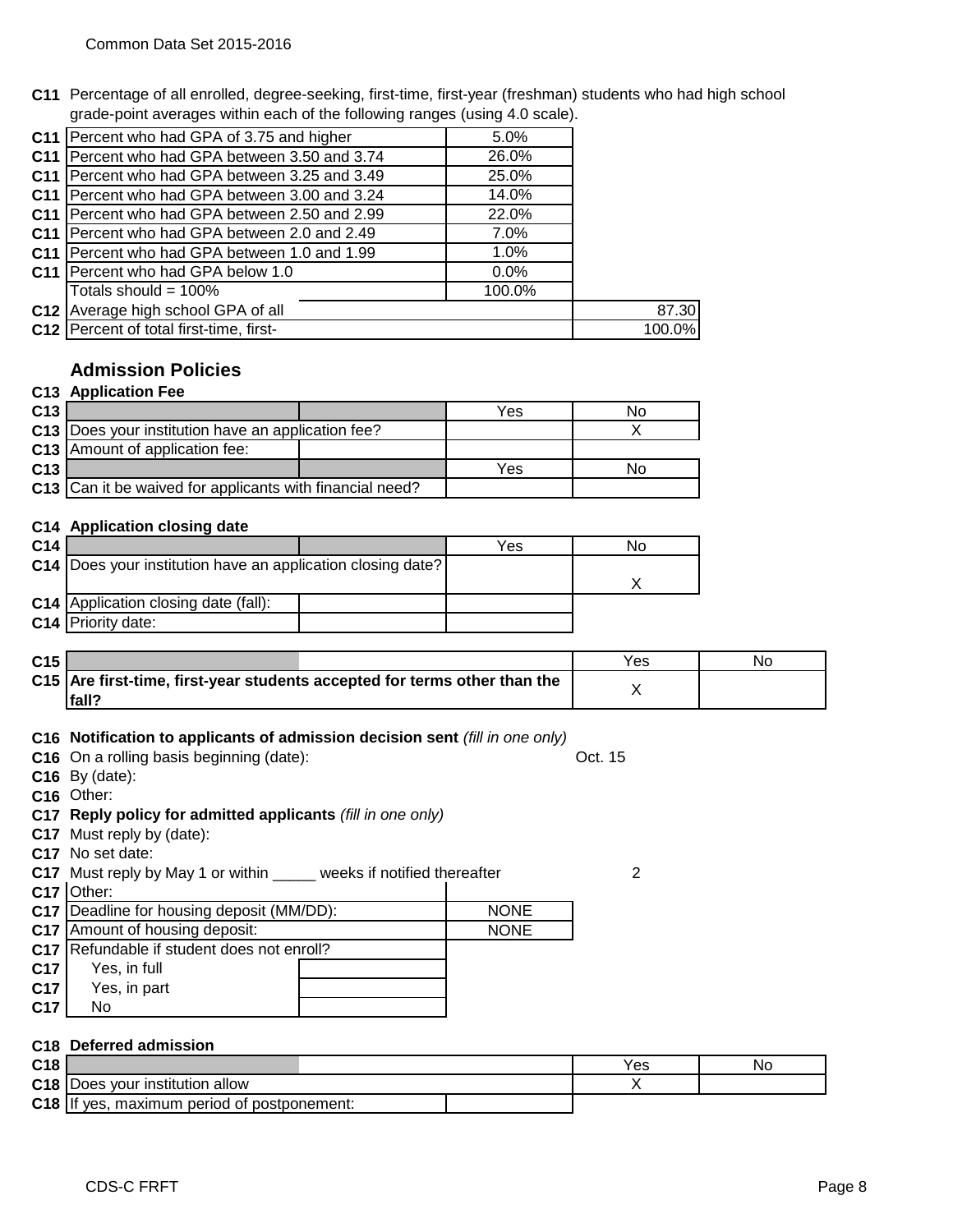|     | C19 Early admission of high school students                                                |     |    |
|-----|--------------------------------------------------------------------------------------------|-----|----|
| C19 |                                                                                            | Yes | No |
|     | <b>C19</b> Does your institution allow high school students to enroll as full-time, first- |     |    |
|     | time, first-year (freshman) students one year or more before high school                   |     |    |
|     | lgraduation?                                                                               |     |    |

# **Early Decision and Early Action Plans**

#### **C21**

| C <sub>21</sub> |                                                                            |      |     |
|-----------------|----------------------------------------------------------------------------|------|-----|
|                 | <b>Early Decision</b>                                                      |      |     |
| C <sub>21</sub> |                                                                            | Yes  | No. |
| C <sub>21</sub> | Does your institution offer an early decision plan (an admission plan that | X    |     |
| C <sub>21</sub> | If "yes," please complete the                                              |      |     |
| C <sub>21</sub> | First or only early decision plan                                          | 11/1 |     |
| C <sub>21</sub> | First or only early decision plan                                          | 12/1 |     |
|                 | C21 Other early decision plan closing                                      |      |     |
| C <sub>21</sub> | Other early decision plan                                                  |      |     |
|                 | C21 For the Fall 2015 entering                                             |      |     |
|                 | C21 Number of early decision                                               | 17   |     |
|                 | C21 Number of applicants admitted                                          | 13   |     |
| C <sub>21</sub> | Number of applicants                                                       | 10   |     |
|                 | C21 Please provide significant details                                     |      |     |
|                 | about your early decision plan:                                            |      |     |
|                 |                                                                            |      |     |

### **C22 Early action**

| C <sub>22</sub> |                                                                                                                                                                                                                     | Yes | No |
|-----------------|---------------------------------------------------------------------------------------------------------------------------------------------------------------------------------------------------------------------|-----|----|
|                 | C22  Do you have a nonbinding early action plan whereby students are<br>notified of an admission decision well in advance of the regular<br>Inotification date but do not have to commit to attending your college? |     |    |
|                 | C22 If "yes," please complete the                                                                                                                                                                                   |     |    |

| <b>C22</b> Early action closing date      |  |  |
|-------------------------------------------|--|--|
| <b>C22</b> Early action notification date |  |  |

**C22** Is your early action plan a "restrictive" plan under which you limit students from applying to other early plans? **C22** Yes No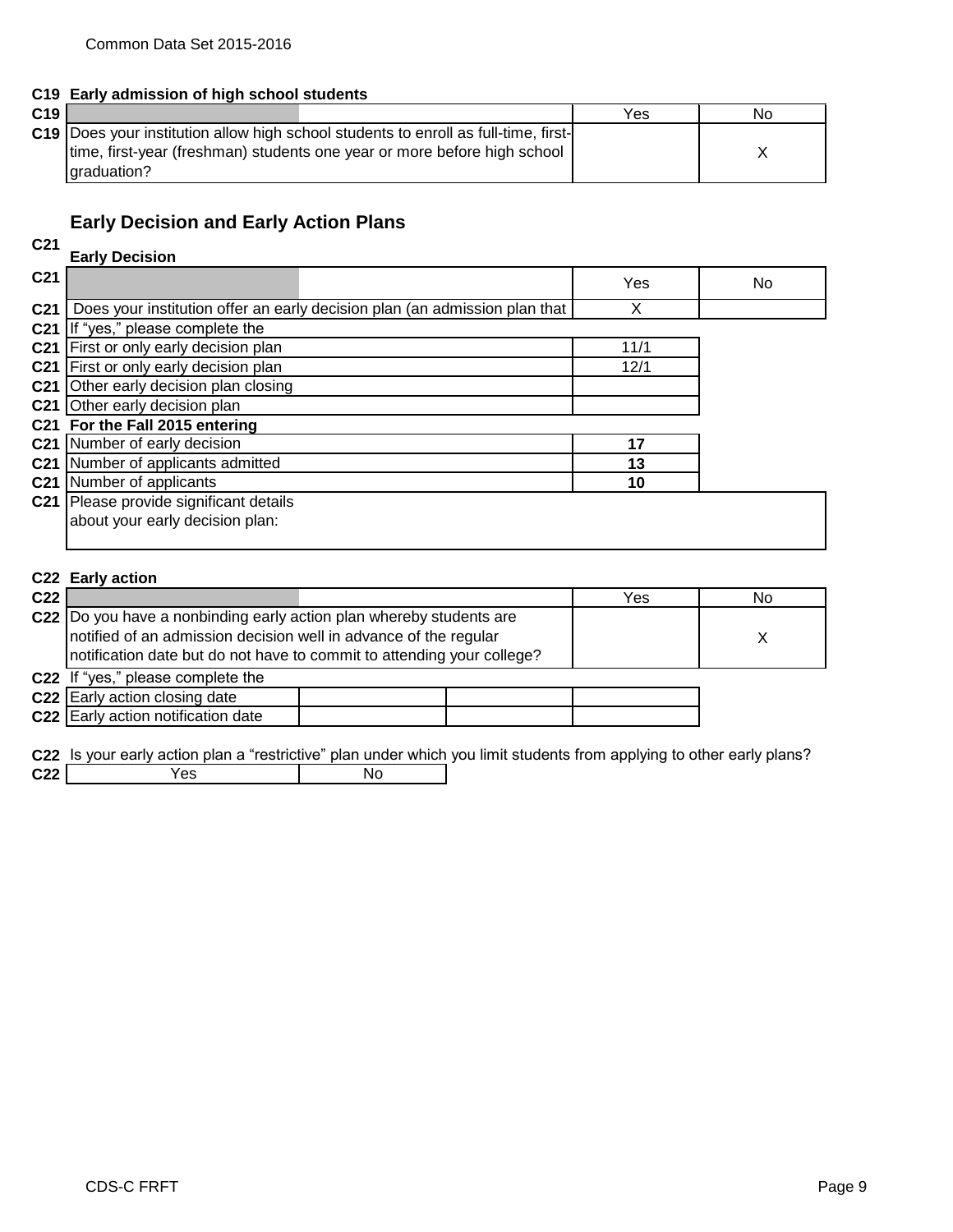# **D. TRANSFER ADMISSION**

## **Fall Applicants**

| D <sub>1</sub> |                                                                                                                                                             | Yes | No |
|----------------|-------------------------------------------------------------------------------------------------------------------------------------------------------------|-----|----|
| D1             | Does your institution enroll transfer students? (If no,<br>please skip to Section E)                                                                        |     |    |
| D1             | If yes, may transfer students earn advanced standing credit<br>by transferring credits earned from course work completed<br>at other colleges/universities? |     |    |

**D2** Provide the number of students who applied, were admitted, and enrolled as degree-seeking transfer students in Fall 2015.

| D <sub>2</sub> |       | Applicants | Admitted<br>Applicants | Enrolled<br>Applicants | Enrolled at<br>Census |
|----------------|-------|------------|------------------------|------------------------|-----------------------|
| D <sub>2</sub> | Men   | 52         | 37                     | 11                     |                       |
| D <sub>2</sub> | Women | 115        | 76                     | 25                     | 24                    |
| D <sub>2</sub> | 'otal | 167        | 113                    | 36                     | 34                    |

# **Application for Admission**

|                | D3 Indicate terms for which transfers may enroll: |  |  |  |  |
|----------------|---------------------------------------------------|--|--|--|--|
| D <sub>3</sub> | <b>IFall</b>                                      |  |  |  |  |
| D3             | Winter                                            |  |  |  |  |
| D3             | Spring                                            |  |  |  |  |
| D3             | Summer                                            |  |  |  |  |

| D <sub>4</sub> |                                                                                                                        | Yes | N٥ |
|----------------|------------------------------------------------------------------------------------------------------------------------|-----|----|
| D4             | Must a transfer applicant have a minimum number of<br>credits completed or else must apply as an entering<br>freshman? |     |    |
| D4             | If yes, what is the minimum number of credits and the unit<br>of measure?                                              | 2.0 |    |

**D5** Indicate all items required of transfer students to apply for admission:

| D <sub>5</sub> |                                                         | Required of All | Recommended<br>of All | Recommended<br>of Some | Required of Some | Not Required |
|----------------|---------------------------------------------------------|-----------------|-----------------------|------------------------|------------------|--------------|
| D <sub>5</sub> | High school transcript                                  |                 |                       |                        |                  |              |
| D <sub>5</sub> | College transcript(s)                                   |                 |                       |                        |                  |              |
| D <sub>5</sub> | Essay or personal<br>statement                          |                 | Х                     |                        |                  |              |
| D <sub>5</sub> | Interview                                               |                 | v                     |                        |                  |              |
| D <sub>5</sub> | Standardized test scores                                |                 |                       |                        |                  |              |
| D <sub>5</sub> | Statement of good standing<br>from prior institution(s) |                 |                       |                        | Х                |              |

| D <sub>6</sub> | If a minimum high school grade point average is required of |      |
|----------------|-------------------------------------------------------------|------|
|                | transfer applicants, specify (on a 4.0 scale):              |      |
| D7             | If a minimum college grade point average is required of     |      |
|                | transfer applicants, specify (on a 4.0 scale):              | 2.00 |

**D8** List any other application requirements specific to transfer applicants: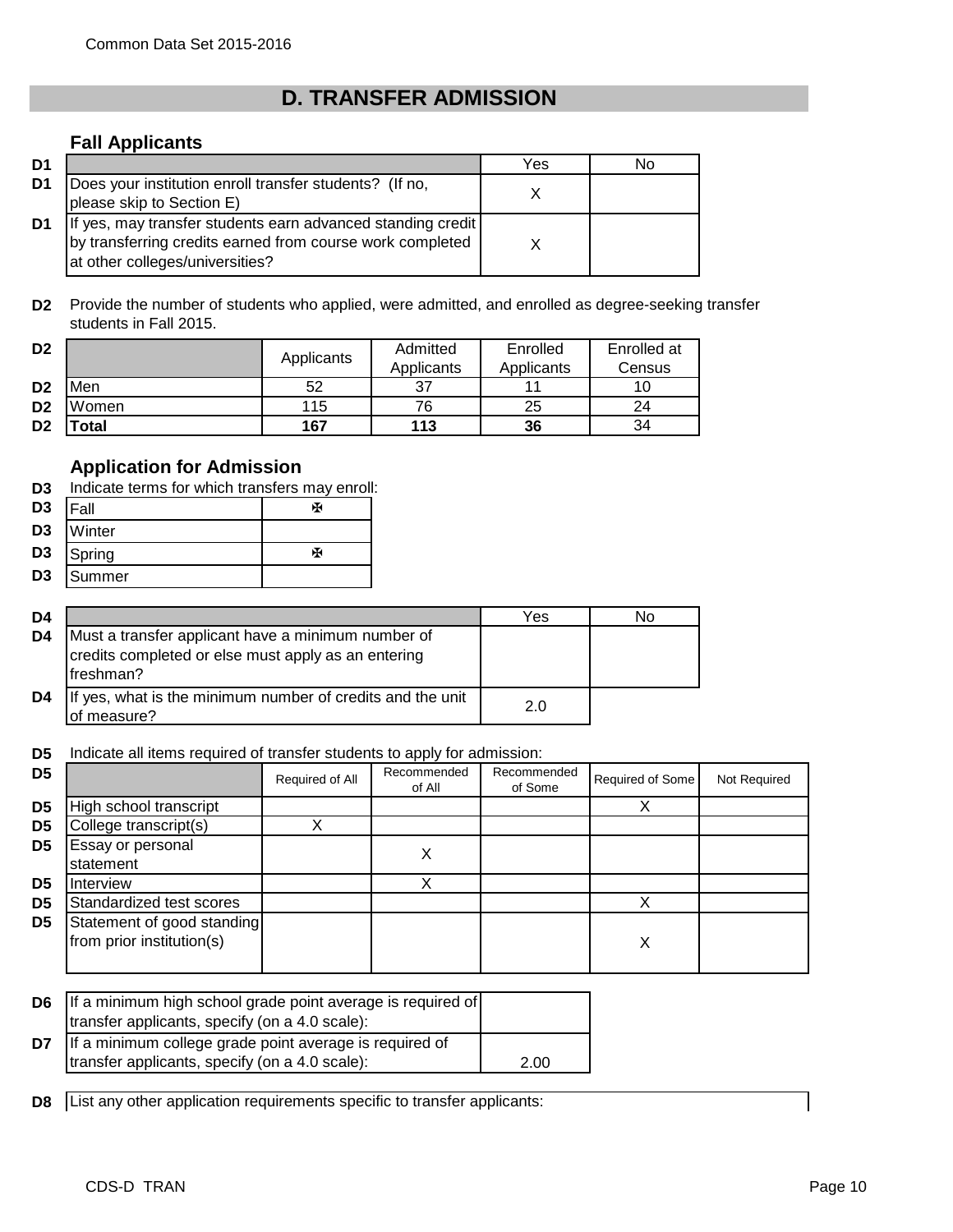**D9** List application priority, closing, notification, and candidate reply dates for transfer students. If applications are reviewed on a continuous or rolling basis, place a check mark in the "Rolling admission" column.

| D <sub>9</sub> |        | <b>Priority Date</b> | <b>Closing Date</b> | <b>Notification Date</b> | <b>Reply Date</b> | <b>Rolling</b><br><b>Admission</b> |
|----------------|--------|----------------------|---------------------|--------------------------|-------------------|------------------------------------|
| D <sub>9</sub> | Fall   | 8/1                  |                     | 2 weeks                  | 2 weeks           |                                    |
| D <sub>9</sub> | Winter |                      |                     |                          |                   |                                    |
| D <sub>9</sub> | Spring | 2/1                  |                     | 2 weeks                  | 2 weeks           |                                    |
| D <sub>9</sub> | Summer |                      |                     |                          |                   |                                    |

| D <sub>10</sub> |                                                                 | Yes | Nο |
|-----------------|-----------------------------------------------------------------|-----|----|
|                 | <b>D10</b> Does an open admission policy, if reported, apply to |     |    |
|                 | Itransfer students?                                             |     |    |

**D11** Describe additional requirements for transfer admission, if applicable:

## **Transfer Credit Policies**

|                                    | <b>D12</b> Report the lowest grade earned for any course that may be<br>transferred for credit:                | C            |                 |  |
|------------------------------------|----------------------------------------------------------------------------------------------------------------|--------------|-----------------|--|
| D <sub>13</sub><br>D <sub>13</sub> | Maximum number of credits or courses that may be<br>transferred from a two-year institution:                   | Number<br>75 | Unit Type<br>SH |  |
| D <sub>14</sub><br>D <sub>14</sub> | Maximum number of credits or courses that may be<br>transferred from a four-year institution:                  | Number<br>75 | Unit Type<br>SH |  |
|                                    | D15 Minimum number of credits that transfers must complete at<br>your institution to earn an associate degree: |              |                 |  |
|                                    | D16 Minimum number of credits that transfers must complete at<br>your institution to earn a bachelor's degree: | 60.00        |                 |  |
| <b>D17</b>                         | Describe other transfer credit policies:                                                                       |              |                 |  |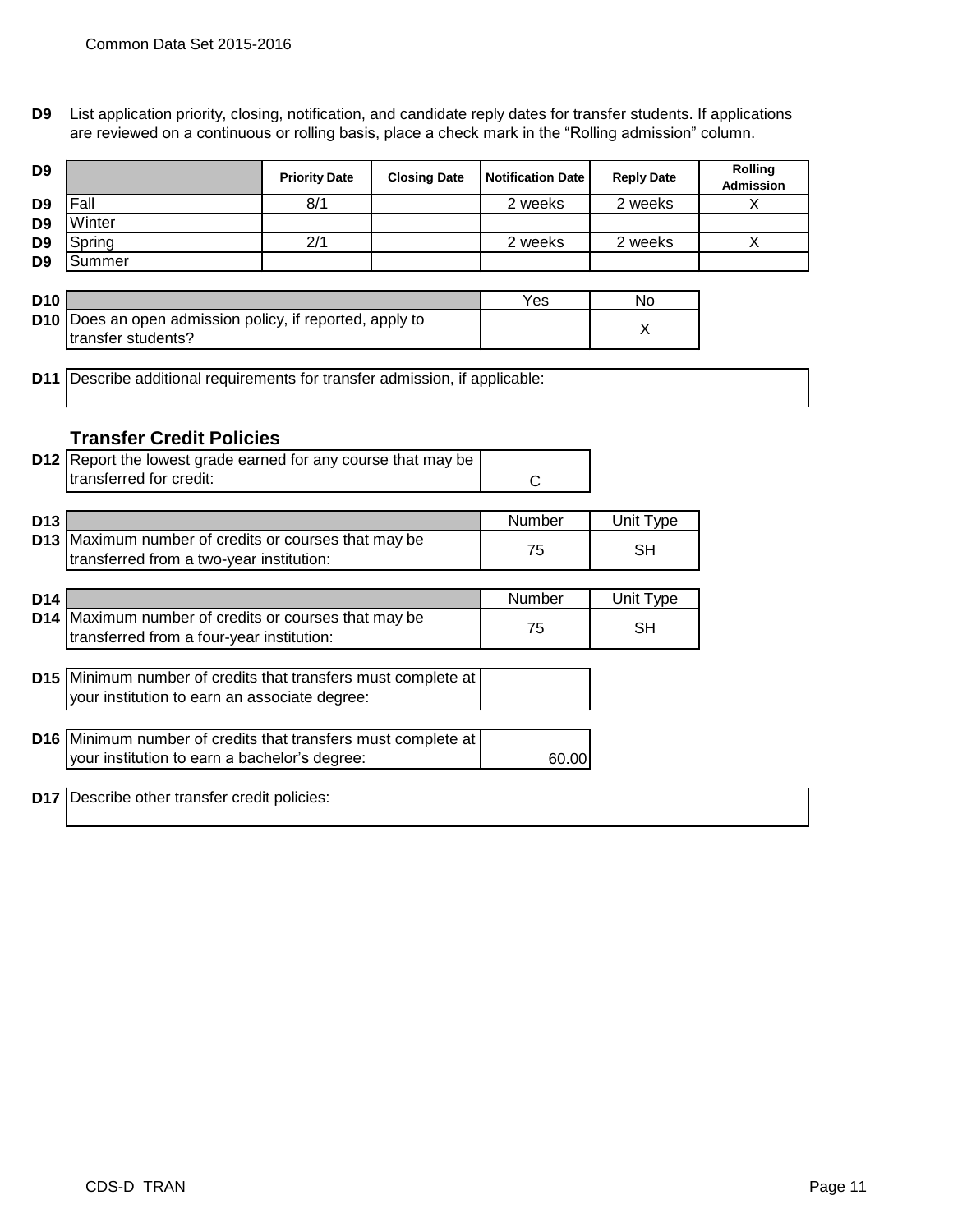# **E. ACADEMIC OFFERINGS AND POLICIES**

**E1 Special study options:** Identify those programs available at your institution. Refer to the glossary for definitions.

| E <sub>1</sub> | Accelerated program                 | X |
|----------------|-------------------------------------|---|
| E <sub>1</sub> | Cooperative education program       | X |
| E <sub>1</sub> | Cross-registration                  | X |
| E <sub>1</sub> | Distance learning                   | X |
| E <sub>1</sub> | Double major                        |   |
| E <sub>1</sub> | Dual enrollment                     |   |
| E <sub>1</sub> | English as a Second Language (ESL)  |   |
| E <sub>1</sub> | Exchange student program (domestic) |   |
| E <sub>1</sub> | External degree program             |   |
| E <sub>1</sub> | <b>Honors Program</b>               | X |
| E <sub>1</sub> | Independent study                   | X |
| E <sub>1</sub> | Internships                         | X |
| E <sub>1</sub> | Liberal arts/career combination     |   |
| E <sub>1</sub> | Student-designed major              | X |
| E <sub>1</sub> | Study abroad                        | X |
| E <sub>1</sub> | Teacher certification program       | X |
| E <sub>1</sub> | Weekend college                     |   |
| E <sub>1</sub> | Other (specify):                    |   |
|                |                                     |   |

### **E2 This question has been removed from the Common Data Set.**

**E3 Areas in which all or most students are required to complete some course work prior to graduation:**

|                | work prior to graduation:         |   |
|----------------|-----------------------------------|---|
| E3             | Arts/fine arts                    |   |
| E <sub>3</sub> | Computer literacy                 |   |
| E <sub>3</sub> | English (including composition)   |   |
| E <sub>3</sub> | Foreign languages                 |   |
| E <sub>3</sub> | History                           |   |
| E <sub>3</sub> | Humanities                        | X |
| E <sub>3</sub> | <b>Mathematics</b>                |   |
| E <sub>3</sub> | Philosophy                        |   |
| E <sub>3</sub> | Sciences (biological or physical) | X |
| E <sub>3</sub> | Social science                    | X |
| E <sub>3</sub> | Other (describe):                 |   |
|                |                                   |   |

**Library Collections: The CDS Publishers will collect library data again when a new Academic Libraries Survey is in place.**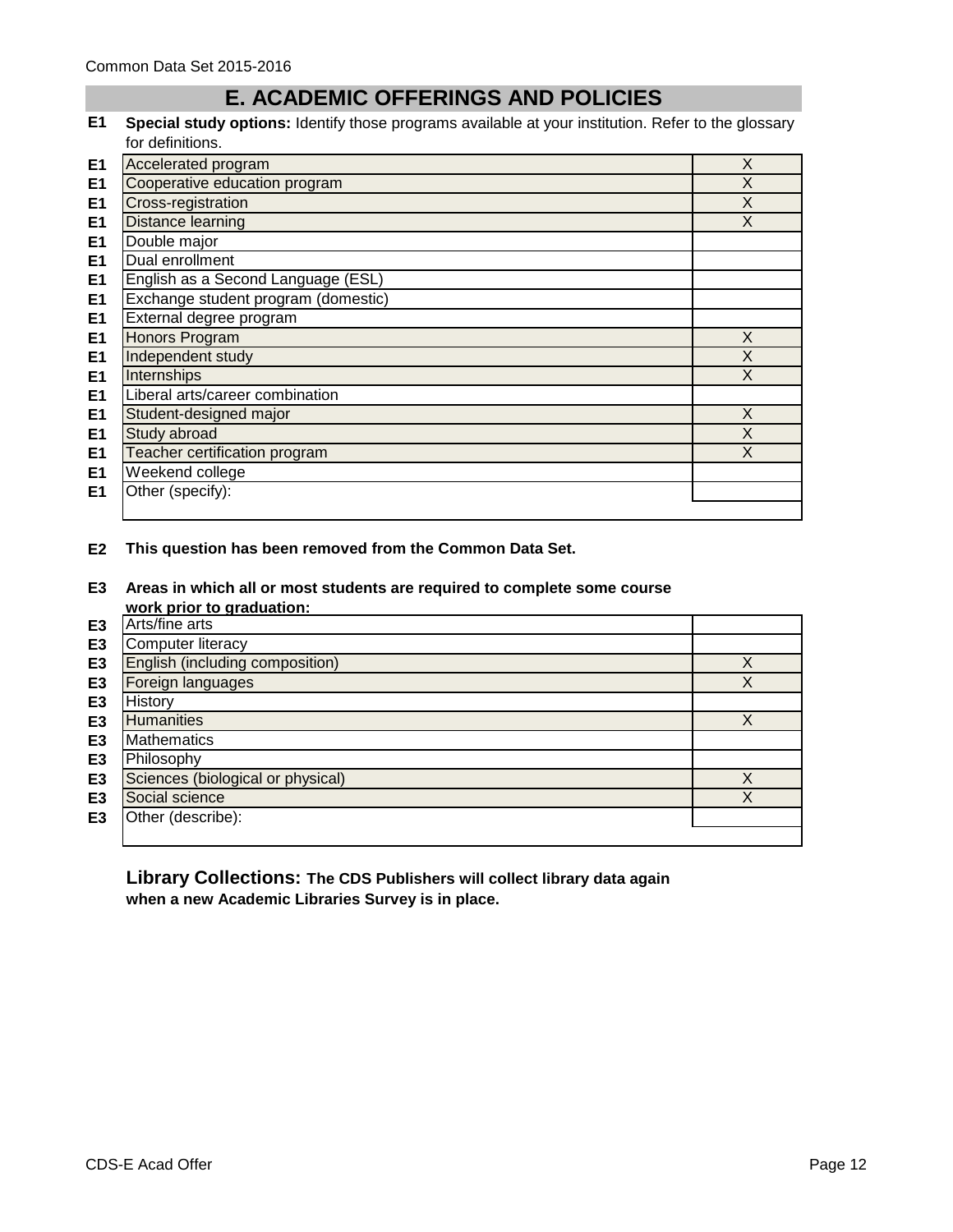# **F. STUDENT LIFE**

**F1** Percentages of first-time, first-year (freshman) degree-seeking students and degree-seeking undergraduates enrolled in Fall 2015 who fit the following categories:

| F <sub>1</sub> |                                                   | First-time, first-year |                |
|----------------|---------------------------------------------------|------------------------|----------------|
|                |                                                   | (freshman)             | Undergraduates |
|                |                                                   | students               |                |
| F <sub>1</sub> | Percent who are from out of state                 | 21%                    | 25%            |
| F <sub>1</sub> | Percent of men who join fraternities              | 7%                     | 5%             |
| F <sub>1</sub> | Percent of women who join sororities              | 9%                     | 8%             |
| F <sub>1</sub> | Percent who live in college housing               | 94%                    | 77%            |
| F1             | Percent who live off campus or commute            | 6%                     | 23%            |
| F1             | Percent of students age 25 and older              | $0\%$                  | 2%             |
| F <sub>1</sub> | Average age of full-time students                 | 18                     | 20             |
| F <sub>1</sub> | Average age of all students (full- and part-time) | 18                     | 20             |

**F2 Activities offered** Identify those programs available at your institution.

| F <sub>2</sub> | <b>Campus Ministries</b>           | Χ |
|----------------|------------------------------------|---|
| F <sub>2</sub> | Choral groups                      | Χ |
| F <sub>2</sub> | Concert band                       | Χ |
| F <sub>2</sub> | Dance                              | Χ |
| F <sub>2</sub> | Drama/theater                      | Χ |
| F <sub>2</sub> | International Student Organization | Χ |
| F <sub>2</sub> | Jazz band                          | Χ |
| F <sub>2</sub> | Literary magazine                  | Χ |
| F <sub>2</sub> | Marching band                      |   |
| F <sub>2</sub> | Model UN                           | Χ |
| F <sub>2</sub> | Music ensembles                    | X |
| F <sub>2</sub> | <b>Musical theater</b>             |   |
| F <sub>2</sub> | Opera                              |   |
| F <sub>2</sub> | Pep band                           | Χ |
| F <sub>2</sub> | Radio station                      | X |
| F <sub>2</sub> | Student government                 | X |
| F <sub>2</sub> | Student newspaper                  | X |
| F <sub>2</sub> | Student-run film society           | Χ |
| F <sub>2</sub> | Symphony orchestra                 |   |
| F <sub>2</sub> | <b>Television station</b>          |   |
| F2             | Yearbook                           |   |

**F3 ROTC** (program offered in cooperation with Reserve Officers' Training Corps) **NONE** 

**F4 Housing:** Check all types of college housing available at your institution.

| F4             | Coed dorms                            | Χ |
|----------------|---------------------------------------|---|
| F <sub>4</sub> | Men's dorms                           |   |
| F <sub>4</sub> | Women's dorms                         |   |
| F <sub>4</sub> | Apartments for married students       |   |
| F <sub>4</sub> | Apartments for single students        |   |
| F <sub>4</sub> | Special housing for disabled students |   |
| F <sub>4</sub> | Special housing for int'l students    |   |
| F <sub>4</sub> | Fraternity/sorority housing           |   |
| F <sub>4</sub> | Cooperative housing                   |   |
| F <sub>4</sub> | Theme housing                         | X |
| F <sub>4</sub> | Wellness housing                      |   |
| F4             | Other housing options (specify):      |   |
|                |                                       |   |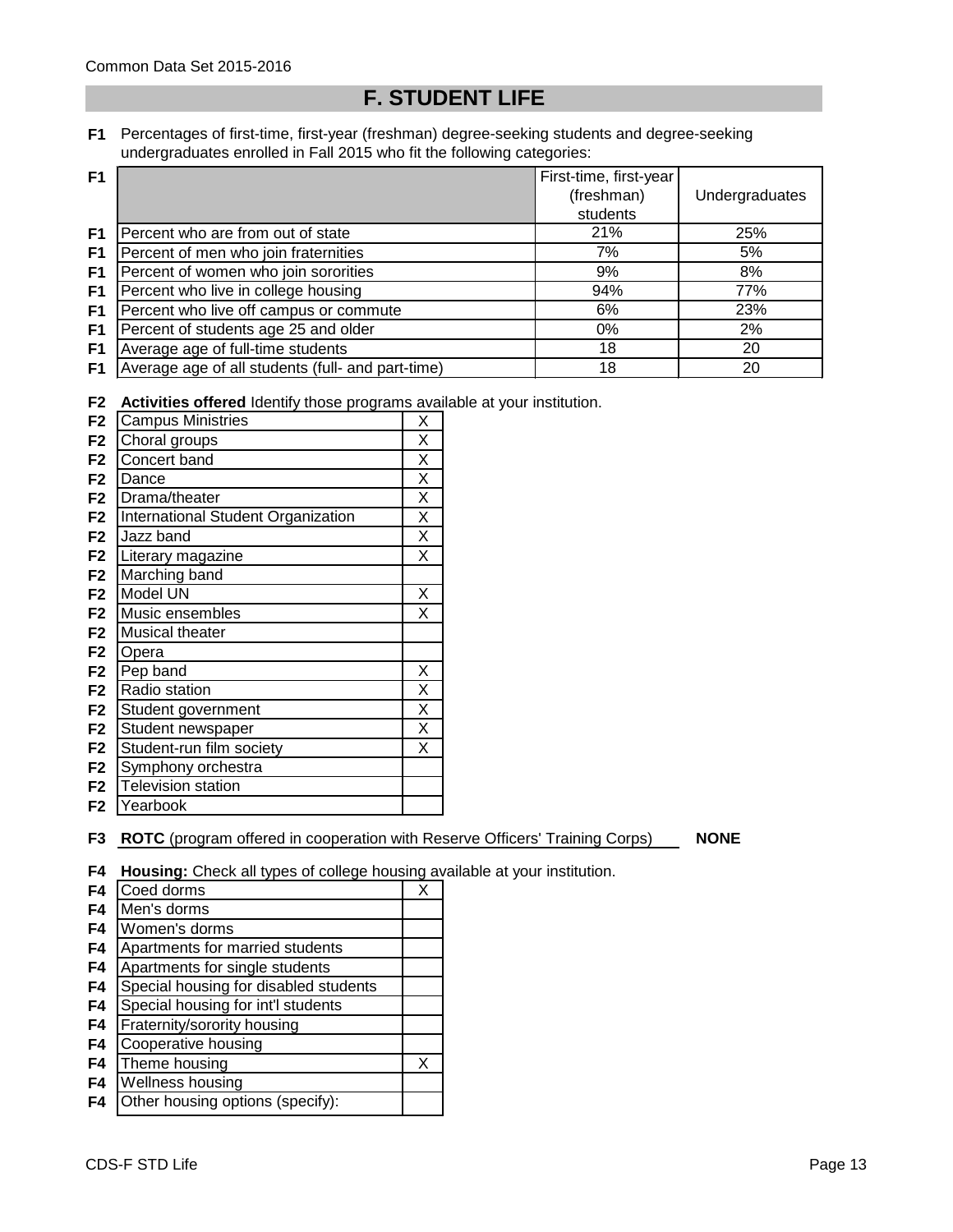# **G. ANNUAL EXPENSES**

- **G0** Please provide the URL of your institution's net price calculator: https://www.hartwick.edu/admissions/net-price-calculator/
- **G1 Undergraduate full-time tuition, required fees, room and board List the typical tuition, required fees, and room and board for a full-time undergraduate student for the FULL 2016-2017 academic year.**

| G1             |                       | First-Year | Undergraduates |
|----------------|-----------------------|------------|----------------|
| G <sub>1</sub> | PRIVATE INSTITUTIONS  |            |                |
|                | Tuition:              | \$42,050   | \$42,050       |
|                |                       |            |                |
| G1             | <b>REQUIRED FEES:</b> | \$810      | \$810          |
|                |                       |            |                |
| G1             | ROOM AND BOARD:       | \$11,510   | \$11,510       |
| G <sub>1</sub> | ROOM ONLY:            | \$6,055    | \$6,055        |
| G1             | <b>BOARD ONLY:</b>    | \$5,455    | \$5,455        |

|                                                    | Minimum                                                                                                                         | Maximum |
|----------------------------------------------------|---------------------------------------------------------------------------------------------------------------------------------|---------|
|                                                    |                                                                                                                                 |         |
|                                                    | 12                                                                                                                              | 20      |
|                                                    |                                                                                                                                 |         |
|                                                    | Yes                                                                                                                             | No      |
|                                                    |                                                                                                                                 |         |
|                                                    |                                                                                                                                 |         |
|                                                    | Yes                                                                                                                             | No      |
| Do tuition and fees vary by instructional program? |                                                                                                                                 |         |
|                                                    | Number of credits per term a student can take for the<br>stated full-time tuition<br>Do tuition and fees vary by year of study? |         |

**G5** Provide the estimated expenses for a typical full-time undergraduate student:

| G <sub>5</sub> |                                | Residents | Commuters<br>(living at home) | <b>Commuters</b><br>(not living at home) |
|----------------|--------------------------------|-----------|-------------------------------|------------------------------------------|
|                | <b>G5</b> Books and supplies   | \$700     | \$700                         | \$700                                    |
|                | G5 Room only                   |           |                               |                                          |
|                | G5 Board only                  |           | \$3,750                       |                                          |
|                | <b>G5</b> Room and board total |           |                               | \$6,000                                  |
| G <sub>5</sub> | Transportation                 | \$300     | \$300                         | \$300                                    |
| G5             | Other expenses                 | \$400     | \$400                         | \$400                                    |

**G6** Undergraduate per-credit-hour charges (tuition only)

| <b>G6   PRIVATE INSTITUTIONS:</b> | \$1,350 |
|-----------------------------------|---------|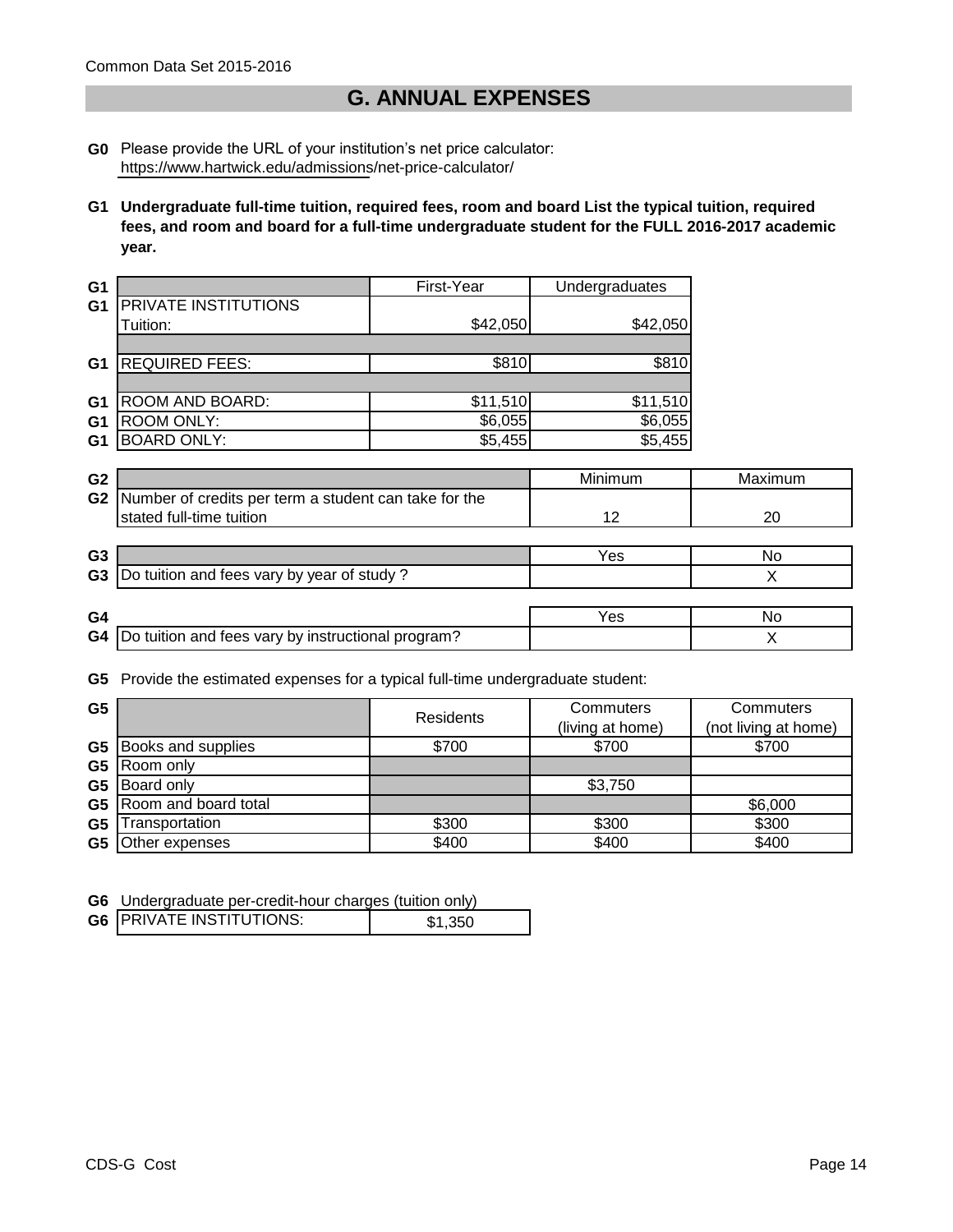# **H. FINANCIAL AID**

# **Aid Awarded to Enrolled Undergraduates**

Enter total dollar amounts awarded to enrolled full-time and less than full-time degree-seeking undergraduates (using the same cohort reported in CDS Question B1, "total degree-seeking" undergraduates) in the following categories.

| Η1 |                                                                                                                                      | 2015-2016<br>estimated | 2014-2015<br>final |
|----|--------------------------------------------------------------------------------------------------------------------------------------|------------------------|--------------------|
| Η1 | Indicate the academic year for which data are reported for items H1,<br>H <sub>2</sub> , H <sub>2</sub> A, and H <sub>6</sub> below: |                        |                    |

**H3** Which needs-analysis methodology does your institution use in awarding institutional aid?

**H3** Federal methodology (FM)  $\overline{X}$ 

| H1             |                                                                                                                                                                                   | <b>Need-based \$</b><br>(Include non-need-<br>based aid used to<br>meet need.) | Non-need-based \$<br>(Exclude non-need-based<br>aid used to meet need.) |
|----------------|-----------------------------------------------------------------------------------------------------------------------------------------------------------------------------------|--------------------------------------------------------------------------------|-------------------------------------------------------------------------|
| H <sub>1</sub> | <b>Scholarships/Grants</b>                                                                                                                                                        |                                                                                |                                                                         |
| H <sub>1</sub> | Federal                                                                                                                                                                           | \$2,372,806                                                                    | \$0                                                                     |
| H1             | State (i.e., all states, not only the state in which your institution is<br>located)                                                                                              | \$1,551,594                                                                    | \$0                                                                     |
| H1             | Institutional: Endowed scholarships, annual gifts and tuition funded<br>grants, awarded by the college, excluding athletic aid and tuition<br>waivers (which are reported below). | \$23,537,124                                                                   | \$5,532,506                                                             |
| H1             | Scholarships/grants from external sources (e.g., Kiwanis, National<br>Merit) not awarded by the college                                                                           | \$789,151                                                                      | \$292,136                                                               |
| H <sub>1</sub> | <b>Total Scholarships/Grants</b>                                                                                                                                                  | \$28,250,675                                                                   | \$5,824,642                                                             |
| H <sub>1</sub> | <b>Self-Help</b>                                                                                                                                                                  |                                                                                |                                                                         |
| H <sub>1</sub> | Student loans from all sources (excluding parent loans)                                                                                                                           | \$9,595,753                                                                    | \$334,899                                                               |
| H <sub>1</sub> | <b>Federal Work-Study</b>                                                                                                                                                         | \$1,795,132                                                                    |                                                                         |
| H1             | State and other (e.g., institutional) work-study/employment (Note:<br>Excludes Federal Work-Study captured above.)                                                                | \$0                                                                            | \$0                                                                     |
| H <sub>1</sub> | <b>Total Self-Help</b>                                                                                                                                                            | \$11,390,885                                                                   | \$334,899                                                               |
| H <sub>1</sub> | <b>Other</b>                                                                                                                                                                      |                                                                                |                                                                         |
| H1             | Parent Loans                                                                                                                                                                      | \$6,752,069                                                                    | \$8,975,770                                                             |
| H1             | <b>Tuition Waivers</b>                                                                                                                                                            | \$920,115                                                                      | \$380,890                                                               |
| H1             | <b>Athletic Awards</b>                                                                                                                                                            | \$62,488                                                                       | \$679,861                                                               |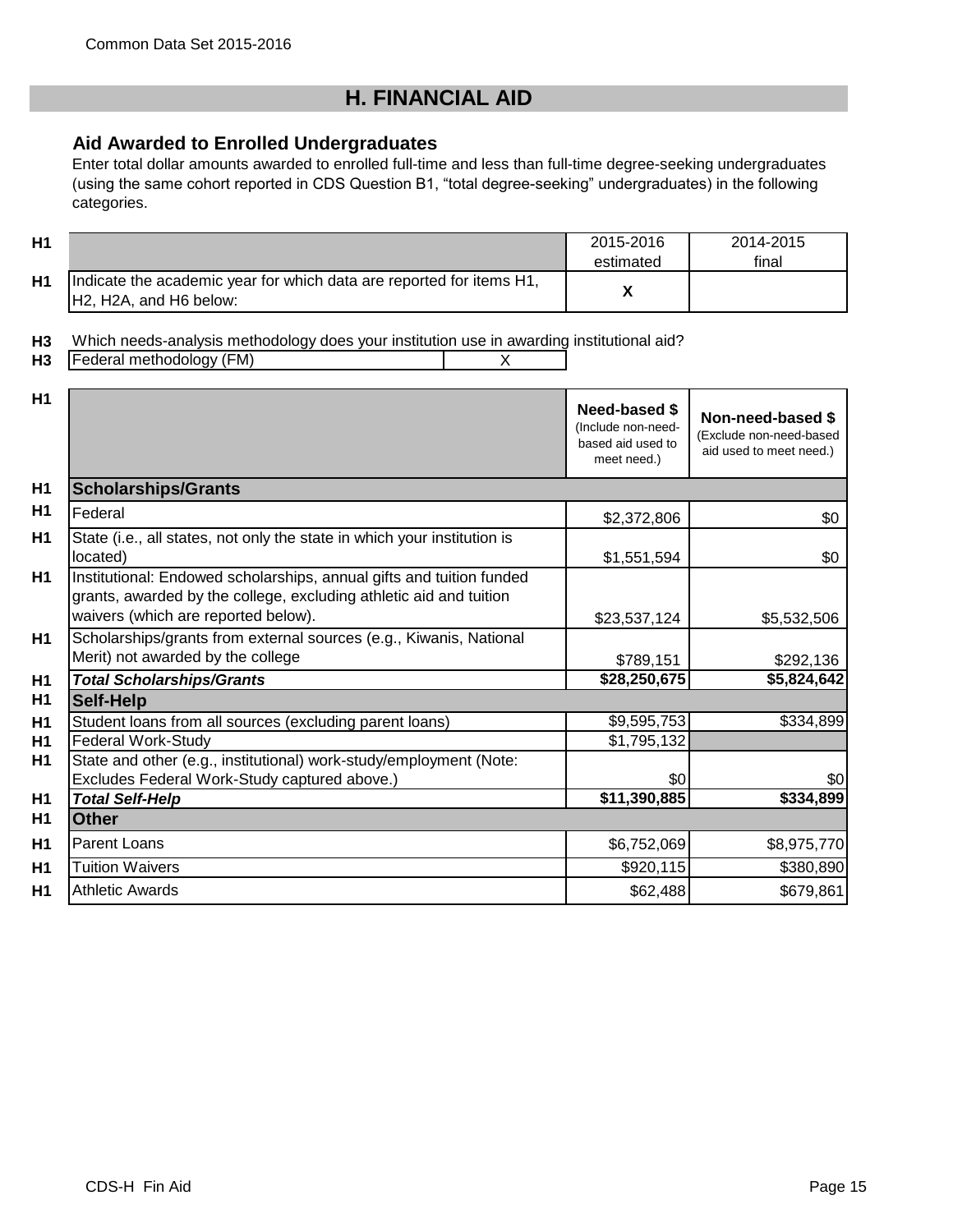**H2 Number of Enrolled Students Awarded Aid:** List the number of degree-seeking full-time and less-than-fulltime undergraduates who applied for and were awarded financial aid from any source.

| H <sub>2</sub> |                                                                                                                                                                                              | <b>First-time</b><br><b>Full-time</b><br><b>Freshmen</b> | <b>Full-time</b><br>Undergraduate<br>(Incl. Fresh.) | <b>Less Than</b><br><b>Full-time</b><br>Undergraduate |
|----------------|----------------------------------------------------------------------------------------------------------------------------------------------------------------------------------------------|----------------------------------------------------------|-----------------------------------------------------|-------------------------------------------------------|
| H <sub>2</sub> | Number of degree-seeking undergraduate students<br>a)                                                                                                                                        | 292                                                      | 1352                                                | 12                                                    |
| H <sub>2</sub> | b) Number of students in line a who applied for need-<br>based financial aid                                                                                                                 | 268                                                      | 1188                                                | 5                                                     |
| H <sub>2</sub> | c) Number of students in line <b>b</b> who were determined to<br>have financial need                                                                                                         | 254                                                      | 1124                                                | 5                                                     |
| H <sub>2</sub> | d) Number of students in line c who were awarded any<br>financial aid                                                                                                                        | 254                                                      | 1123                                                | 5                                                     |
| H <sub>2</sub> | e) Number of students in line <b>d</b> who were awarded any<br>need-based scholarship or grant aid                                                                                           | 251                                                      | 1116                                                | 5                                                     |
| H <sub>2</sub> | Number of students in line d who were awarded any<br>f)<br>need-based self-help aid                                                                                                          | 216                                                      | 1010                                                | 4                                                     |
| H <sub>2</sub> | Number of students in line d who were awarded any<br>$\mathbf{g}$<br>non-need-based scholarship or grant aid                                                                                 | 28                                                       | 115                                                 | 0                                                     |
| H <sub>2</sub> | Number of students in line d whose need was fully met<br>h)<br>(exclude PLUS loans, unsubsidized loans, and private<br>alternative loans)                                                    | 53                                                       | 197                                                 | $\overline{2}$                                        |
| H <sub>2</sub> | On average, the percentage of need that was met of<br>li)<br>students who were awarded any need-based aid.                                                                                   | 81.8%                                                    | 79.4%                                               | 74.7%                                                 |
| H <sub>2</sub> | The average financial aid package of those in line d.<br>li)<br>Exclude any resources that were awarded to replace<br>EFC (PLUS loans, unsubsidized loans, and private<br>alternative loans) | 34,968<br>\$                                             | 33,342<br>\$                                        | \$<br>12,250                                          |
| H <sub>2</sub> | Average need-based scholarship and grant award of<br>$\mathsf{k}$<br>those in line e                                                                                                         | 27,415<br>\$                                             | 25,788<br>\$                                        | \$<br>6,450                                           |
| H <sub>2</sub> | Average need-based self-help award (excluding PLUS<br>I)<br>loans, unsubsidized loans, and private alternative<br>loans) of those in line f                                                  | \$<br>6,719                                              | 6,942<br>\$                                         | \$<br>4,188                                           |
| H <sub>2</sub> | m) Average need-based loan (excluding PLUS loans,<br>unsubsidized loans, and private alternative loans) of<br>those in line f who were awarded a need-based loan                             | \$<br>4,902                                              | 5,223<br>\$                                         | \$<br>3,438                                           |

### **H2A Number of Enrolled Students Awarded Non-need-based Scholarships and Grants**:

| H <sub>2</sub> A  |                                                                                                                                                                                                                                                             | <b>First-time</b> | <b>Full-time</b> | Less Than        |
|-------------------|-------------------------------------------------------------------------------------------------------------------------------------------------------------------------------------------------------------------------------------------------------------|-------------------|------------------|------------------|
|                   |                                                                                                                                                                                                                                                             | <b>Full-time</b>  | Undergrad        | <b>Full-time</b> |
|                   |                                                                                                                                                                                                                                                             | <b>Freshmen</b>   | (Incl. Fresh.)   | Undergrad        |
| $H2A \mid n$      | Number of students in line a who had no financial need<br>and who were awarded institutional non-need-based<br>scholarship or grant aid (exclude those who were<br>awarded athletic awards and tuition benefits)                                            | 38                | 220              | 4                |
| $H2A$ (0)         | Average dollar amount of institutional non-need-based<br>scholarship and grant aid awarded to students in line n                                                                                                                                            | 22,929<br>S.      | 19,984<br>\$     | 7,220<br>S.      |
| $H2A$ $ p\rangle$ | Number of students in line a who were awarded an<br>institutional non-need-based athletic scholarship or<br>grant                                                                                                                                           | 4                 | 26               | 0                |
| $H2A  q\rangle$   | Average dollar amount of institutional non-need-based<br>athletic scholarships and grants awarded to students in<br>line <b>p</b>                                                                                                                           | \$<br>17,743      | \$23,742         | \$0              |
| H4                | Provide the number of students in the 2015 undergraduate class who started at your<br>institution as first-time students and received a bachelor's degree between July 1, 2014<br>and June 30, 2015. Exclude students who transferred into your institution |                   |                  | 279              |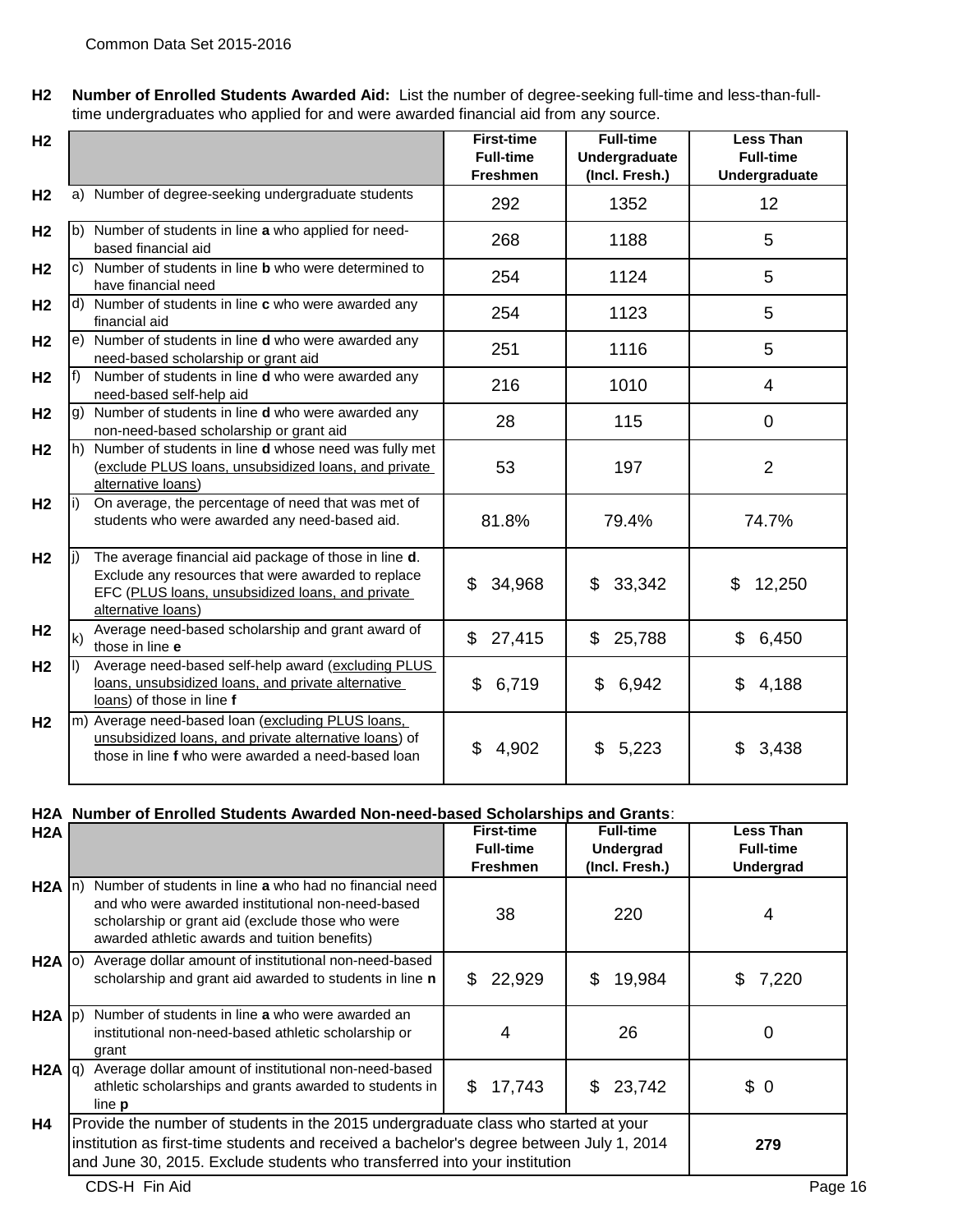**H5**

Number and percent of students in class (defined in H4 above) borrowing from federal, non-federal, and any loan sources, and the average (or mean) amount borrowed

|                                                                                                                                                                                                                                                                  | Number in the<br>class (defined in<br>H4 above) who<br><b>borrowed</b> | <b>Percent of the</b><br>class (defined<br>above) who<br><b>borrowed</b><br>$(nearest 1\%)$ | Average per-<br>undergraduate-<br><b>borrower</b> cumulative<br>principal borrowed, of<br>those in the first<br>column (nearest \$1) |
|------------------------------------------------------------------------------------------------------------------------------------------------------------------------------------------------------------------------------------------------------------------|------------------------------------------------------------------------|---------------------------------------------------------------------------------------------|--------------------------------------------------------------------------------------------------------------------------------------|
| a) Any Ioan program: Federal Perkins, Federal Stafford<br>Subsidized and Unsubsidized, institutional, state,<br>private loans that your institution is aware of, etc.<br>Include both Federal Direct Student Loans and Federal<br><b>Family Education Loans.</b> | 206                                                                    | 71.30%                                                                                      | \$27,653                                                                                                                             |
| b) Federal loan programs: Federal Perkins, Federal<br>Stafford Subsidized and Unsubsidized. Include both<br>Federal Direct Student Loans and Federal Family<br><b>Education Loans.</b>                                                                           | 206                                                                    | 71.30%                                                                                      | \$27,261                                                                                                                             |
| c) Institutional loan programs.                                                                                                                                                                                                                                  | 3                                                                      | 1.10%                                                                                       | \$3,724                                                                                                                              |
| d) State loan programs.                                                                                                                                                                                                                                          | 0                                                                      | $0.00\%$                                                                                    | \$0                                                                                                                                  |
| e) Private alternative loans made by a bank or<br>lender.                                                                                                                                                                                                        | 6                                                                      | 1.80%                                                                                       | \$25,058                                                                                                                             |

## **Aid to Undergraduate Degree-seeking Nonresident Aliens**

**H6** Indicate your institution's policy regarding institutional scholarship and grant aid for undergraduate degree-seeking nonresident aliens:

| <b>H6</b>   | Institutional need-based scholarship or grant aid is available     |  |
|-------------|--------------------------------------------------------------------|--|
| H6 <b>H</b> | Institutional non-need-based scholarship or grant aid is available |  |
| H6          | Institutional scholarship or grant aid is not available            |  |

| H <sub>6</sub> | If institutional financial aid is available for undergraduate degree-seeking nonresident<br>aliens, provide the number of undergraduate degree-seeking nonresident aliens who |             |
|----------------|-------------------------------------------------------------------------------------------------------------------------------------------------------------------------------|-------------|
|                | were awarded need-based or non-need-based aid:                                                                                                                                |             |
| H <sub>6</sub> | Average dollar amount of institutional financial aid awarded to undergraduate degree-                                                                                         |             |
|                | seeking nonresident aliens:                                                                                                                                                   | \$34,154    |
| H <sub>6</sub> | Total dollar amount of institutional financial aid awarded to undergraduate degree-                                                                                           |             |
|                | seeking nonresident aliens:                                                                                                                                                   | \$1,434,450 |

**H7** Check off all financial aid forms nonresident alien first-year financial aid applicants must submit:

|           | H7 Institution's own financial aid form           |  |
|-----------|---------------------------------------------------|--|
| <b>H7</b> | <b>CSS/Financial Aid PROFILE</b>                  |  |
| <b>H7</b> | International Student's Financial Aid Application |  |
| <b>H7</b> | International Student's Certification of Finances |  |
|           | <b>H7</b> Other (specify):                        |  |

## **Process for First-Year/Freshman Students**

**H8** Check off all financial aid forms domestic first-year (freshman) financial aid applicants must submit:

| H <sub>8</sub> | <b>FAFSA</b>                         |  |
|----------------|--------------------------------------|--|
| H <sub>8</sub> | Institution's own financial aid form |  |
| H <sub>8</sub> | <b>CSS/Financial Aid PROFILE</b>     |  |
| H <sub>8</sub> | State aid form                       |  |
| H <sub>8</sub> | Noncustodial PROFILE                 |  |
| H <sub>8</sub> | Business/Farm Supplement             |  |
| H <sub>8</sub> | Other (specify):                     |  |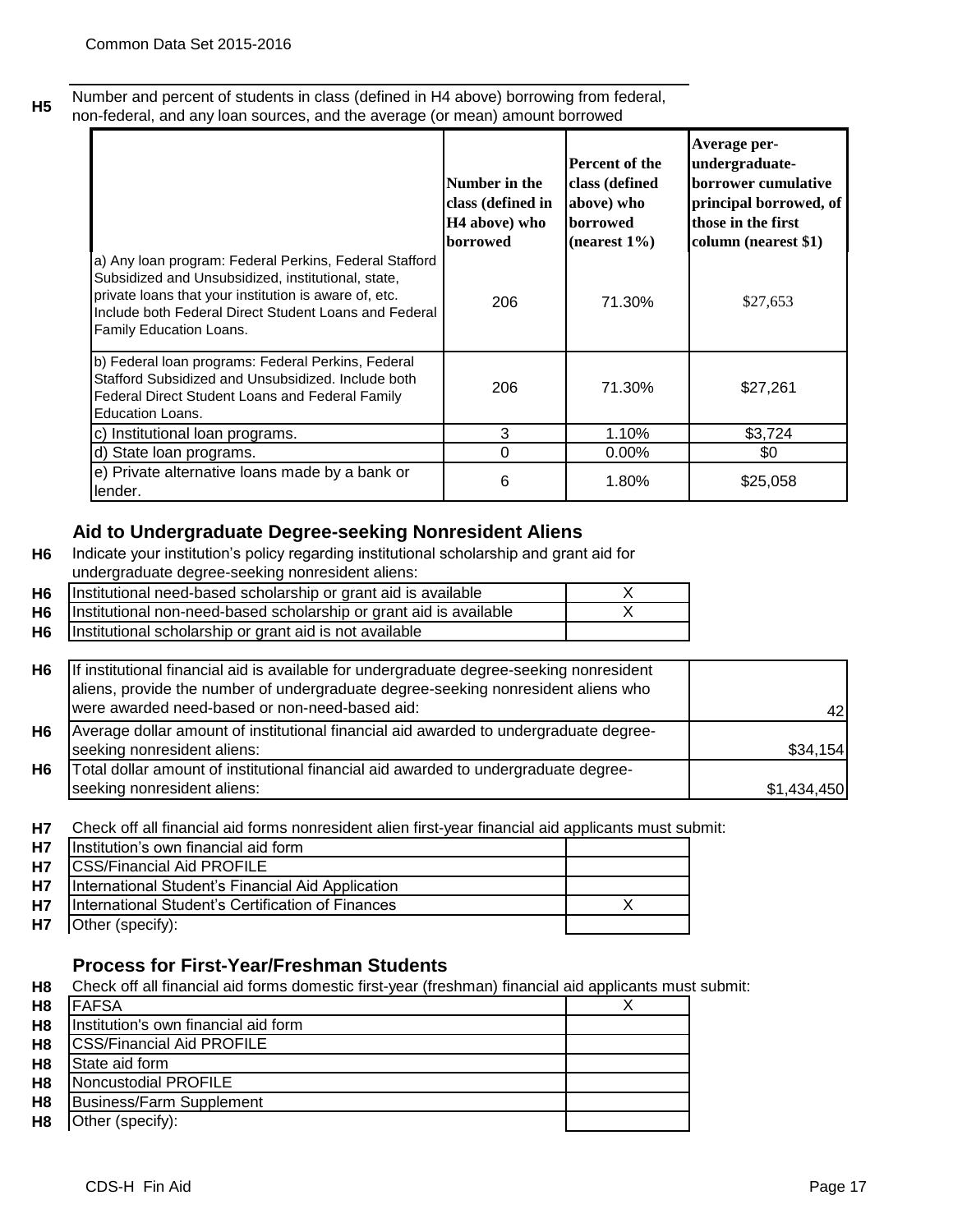**H9** Indicate filing dates for first-year (freshman) students:

| <b>H9</b> Priority date for filing required financial aid forms:             |  |
|------------------------------------------------------------------------------|--|
| <b>H9 Deadline for filing required financial aid forms:</b>                  |  |
| <b>H9</b> No deadline for filing required forms (applications processed on a |  |
| rolling basis):                                                              |  |

**H10** Indicate notification dates for first-year (freshman) students (answer a or b):

|                 | H <sub>10</sub> a) Students notified on or about (date): |         |    |
|-----------------|----------------------------------------------------------|---------|----|
| H <sub>10</sub> |                                                          | Yes     | NΟ |
|                 | $H10$ b) Students notified on a rolling basis:           |         |    |
| <b>H10</b>      | If yes, starting date:                                   | Jan. 15 |    |

**H11** Indicate reply dates:

|                           | <b>H11</b> Students must reply by (date): | 5/1 |
|---------------------------|-------------------------------------------|-----|
| H <sub>11</sub> or within | weeks of notification.                    |     |

## **Types of Aid Available**

Please check off all types of aid available to undergraduates at your institution:

**H12** Loans

| H12 FEDERAL DIRECT STUDENT LOAN PROGRAM (DIRECT LOAN) |  |
|-------------------------------------------------------|--|
|                                                       |  |

| <b>H12</b> Direct Subsidized Stafford Loans   |  |
|-----------------------------------------------|--|
| <b>H12</b> Direct Unsubsidized Stafford Loans |  |
| <b>H12</b> Direct PLUS Loans                  |  |

| <b>H12</b> Federal Perkins Loans                             |  |
|--------------------------------------------------------------|--|
| <b>H12</b>   Federal Nursing Loans                           |  |
| H <sub>12</sub> State Loans                                  |  |
| <b>H12</b> College/university loans from institutional funds |  |
| H12 Other (specify):                                         |  |

#### **H13** Scholarships and Grants

| H13 NEED-BASED: |
|-----------------|
|-----------------|

| <b>H13</b>   Federal Pell                                                | x |
|--------------------------------------------------------------------------|---|
| H <sub>13</sub> SEOG                                                     |   |
| H <sub>13</sub> State scholarships/grants                                | x |
| <b>H13</b> Private scholarships                                          | x |
| H13 College/university scholarship or grant aid from institutional funds | x |
| H13 United Negro College Fund                                            |   |
| <b>H13</b>   Federal Nursing Scholarship                                 |   |
| H <sub>13</sub> Other (specify):                                         |   |

#### **H14** Check off criteria used in awarding institutional aid. Check all that apply.

| H14             |                          | Non-Need Based | Need-Based |
|-----------------|--------------------------|----------------|------------|
| H14             | Academics                | x              |            |
| H <sub>14</sub> | Alumni affiliation       | x              |            |
| H <sub>14</sub> | Art                      | x              |            |
| H <sub>14</sub> | Athletics                | x              |            |
| H14             | Job skills               |                |            |
| H14             | <b>ROTC</b>              |                |            |
| H14             | Leadership               |                |            |
| H14             | Minority status          | X              | X          |
| H14             | Music/drama              |                |            |
| H <sub>14</sub> | Religious affiliation    |                |            |
| H14             | State/district residency |                |            |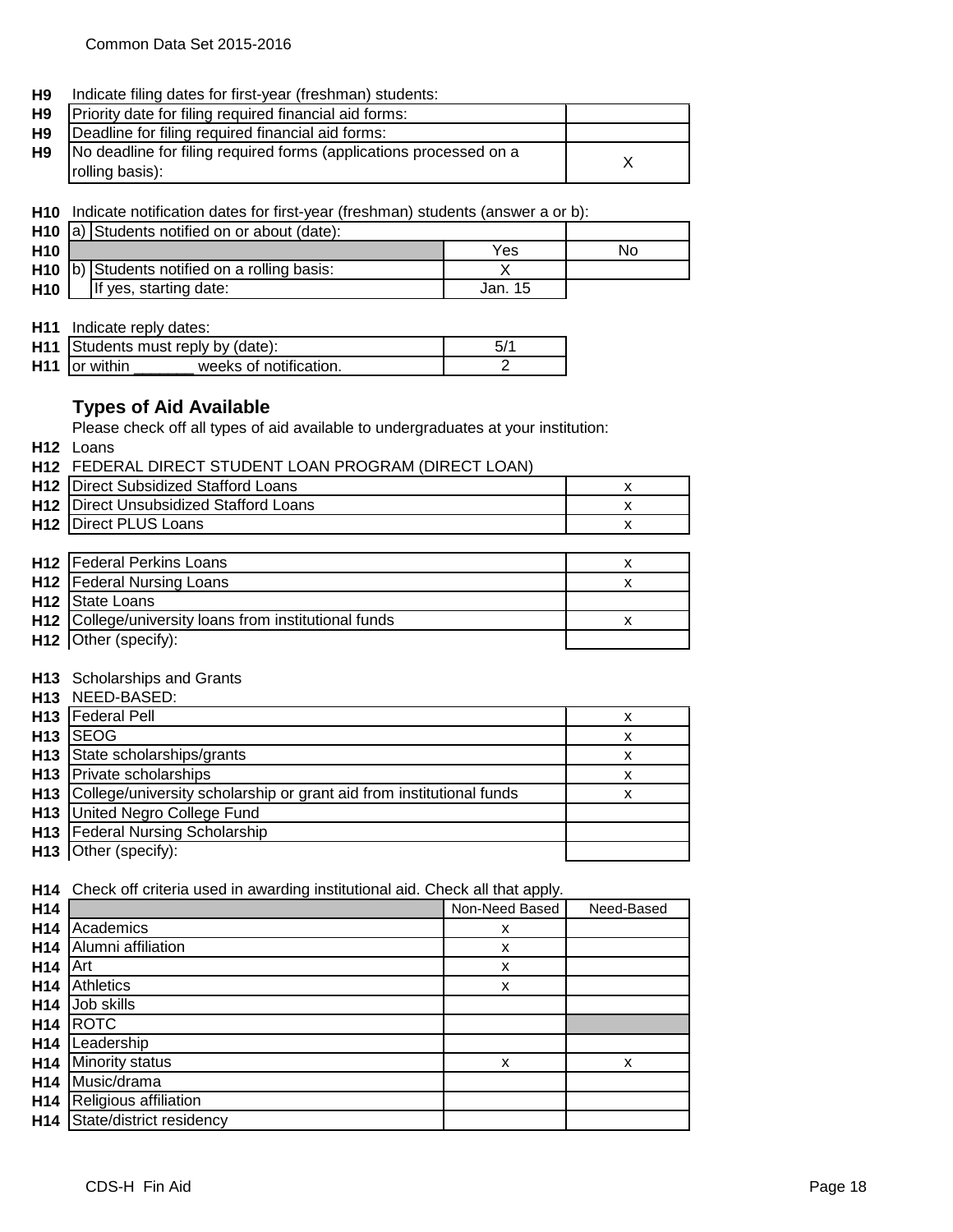# **I. INSTRUCTIONAL FACULTY AND CLASS SIZE**

**Please report the number of instructional faculty members in each category for Fall 2015. Include faculty who are on your institution's payroll on the census date your institution uses for IPEDS/AAUP.**

# **I1**

| $\mathsf{I}$ |    |                                                                    | Full-Time | Part-Time | Total |
|--------------|----|--------------------------------------------------------------------|-----------|-----------|-------|
| $\mathbf{I}$ | a) | Total number of instructional faculty                              | 106       | 83        | 189   |
| $\mathbf{I}$ | b) | Total number who are members of minority groups                    | 9         | 11        | 20    |
| $\mathsf{I}$ | c) | Total number who are women                                         | 47        | 49        | 96    |
| $\mathsf{I}$ | d) | Total number who are men                                           | 59        | 34        | 93    |
| $\mathsf{I}$ | e) | Total number who are nonresident aliens (international)            | 0         |           |       |
|              |    | Total number with doctorate, or other terminal degree              |           |           |       |
| $\mathbf{I}$ |    |                                                                    | 96        | 12        | 108   |
|              | g) | Total number whose highest degree is a master's but not a terminal |           |           |       |
| $\mathbf{I}$ |    | master's                                                           | 9         | 25        | 34    |
| $\mathsf{I}$ | h) | Total number whose highest degree is a bachelor's                  |           | 23        | 24    |
|              |    | Total number whose highest degree is unknown or other (Note:       |           |           |       |
| $\mathsf{I}$ |    | Items f, g, h, and i must sum up to item a.)                       | 0         | 23        | 23    |
|              |    | Total number in stand-alone graduate/ professional programs in     |           |           |       |
| $\mathbf{I}$ |    | which faculty teach virtually only graduate-level students         |           | 0         |       |

#### **I2 Student to Faculty Ratio**

Report the Fall 2015 ratio of full-time equivalent students (full-time plus 1/3 part time) to full-time equivalent instructional faculty (full time plus 1/3 part time). In the ratio calculations, exclude both faculty and students in stand-alone graduate or professional programs such as medicine, law, veterinary, dentistry, social work, business, or public health in which faculty teach virtually only graduate-level students. Do not count undergraduate or graduate student teaching assistants as faculty.

| $\mathsf{I2}$ | <b>Fall 2015 Student to Faculty ratio</b> | 10.2 | "to | (based on I | 1365 students     |
|---------------|-------------------------------------------|------|-----|-------------|-------------------|
|               |                                           |      |     | andl        | $133.7$ faculty). |

#### **I3 Undergraduate Class Size**

| $\mathsf{I}3$ | <b>Number of Class Sections with Undergraduates Enrolled</b> |         |           |           |           |       |       |        |       |
|---------------|--------------------------------------------------------------|---------|-----------|-----------|-----------|-------|-------|--------|-------|
| $\mathsf{I}3$ | Undergraduate Class Size (provide numbers)                   |         |           |           |           |       |       |        |       |
| 13            | <b>CLASS</b>                                                 | $2 - 9$ | 10-19     | $20 - 29$ | $30 - 39$ | 40-49 | 50-99 | $100+$ | Total |
| 13            | <b>SECTIONS</b>                                              | 101     | 208       | 101       | 22        |       |       |        | 434   |
|               |                                                              |         |           |           |           |       |       |        |       |
| $\mathsf{I}3$ | <b>CLASS SUB-</b>                                            | $2 - 9$ | $10 - 19$ | $20 - 29$ | $30 - 39$ | 40-49 | 50-99 | $100+$ | Total |
| 13            | <b>SECTIONS</b>                                              |         | 14        | າ         |           |       |       |        | 17    |